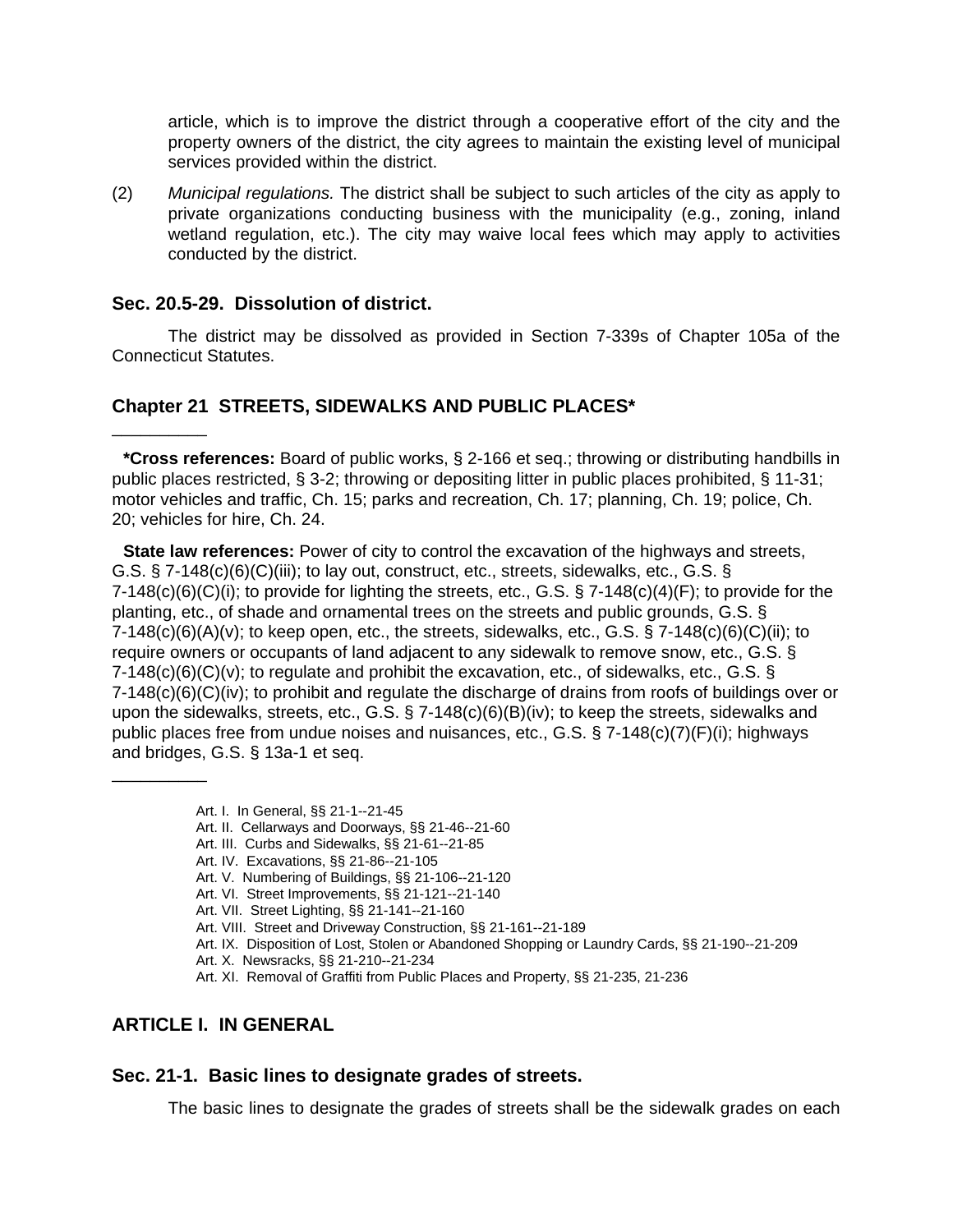side of the street. City profiles and descriptions shall hereafter show sidewalk grades and where such sidewalk grades only are designated, the curb grades shall be taken to be three and one-half (3 1/2) inches below such sidewalk grade in the absence of a designation to the contrary. In the absence of any special designation, the grade of the street between curbs shall be such as to conform to good practice of road building, having regard to the material used and location conditions.

(Code 1970, § 20-2)

### **Sec. 21-2. Construction and repairs to be done under supervision of department of public works and city engineer.**

All sidewalks, curbs within the limits of street lines, and streets shall be constructed and repaired under the supervision of and to the satisfaction of the department of public works and the city engineer.

(Code 1970, § 20-3; No. 26824-1, 2-27-02)

### **Sec. 21-2.1. Inspection of curbs, sidewalks and driveway walks.**

All curbs, sidewalks and driveway walks within the limits of the street lines shall be inspected and approved by the department of public works and the city engineer before use.

(Code 1970, § 20-4; No. 26824-1, 2-27-02)

#### **Sec. 21-3. City engineer to specify grade and line.**

The city engineer shall, upon receiving an application, specify the grade and line of all new streets, curbs, sidewalks and driveway walks within the limits of the street lines.

(Code 1970, § 20-5)

#### **Sec. 21-4. Reserved.**

**Editor's note:** Section 21 of an ordinance of May, 1986, repealed § 21-4, pertaining to liability insurance as a substitute for bond, as derived from § 20-6 of the 1970 Code.

### **Sec. 21-5. Unsafe streets to be made safe.**

Whenever any street becomes unsafe for public travel due to the presence of vegetation or refuse on property adjacent to such street, notice by registered mail of such condition shall be given to such property owner by the department of public works, or by the police department if such condition impairs free and unobstructed vision at highway intersections. The property owner or person in control of the property shall remove or abate such conditions within fifteen (15) days after receipt of the notice.

(Code 1970, § 20-7; No. 26824-1, 2-27-02)

### **Sec. 21-6. Carting machinery in streets.**

No person shall cart any timber, machinery or other heavy objects through any public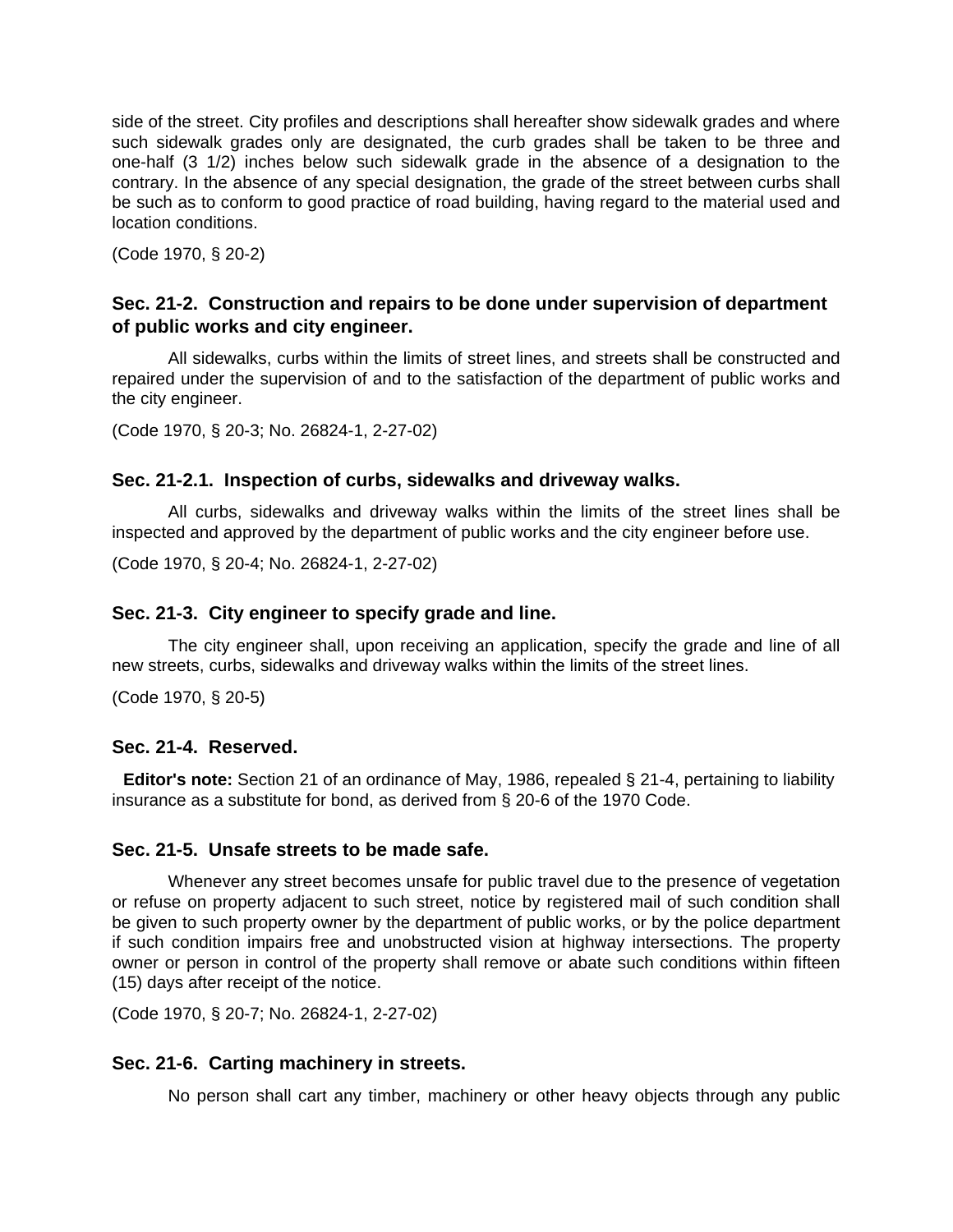street, unless the same is raised and supported on wheels so as to avoid contact of such objects with the streets.

(Code 1970, § 20-8)

#### **Sec. 21-7. Removing and trimming trees.**

No person shall cut down or remove any tree or trim any of the trees located in the public streets without the permission of the board of park and recreation commissioners.

(Code 1970, § 20-12)

#### **Sec. 21-8. Removal of snow or ice from sidewalks.**

- (a) *Generally.* The owner, tenant or custodian responsible for the maintenance of property located adjacent to sidewalks on public streets shall, within six (6) hours of daylight following the accumulation of ice or snow upon the sidewalks, have such accumulation removed. If such accumulation cannot be completely removed, sand or other gritty material shall be sprinkled on the sidewalk.
- (b) *[Throwing or placing ice or snow in streets.]* No person shall throw or place or cause to be thrown or placed, any ice or snow into a city street from private land or property without the authority or permission of the department of public works; and every person who shall throw or place, or caused to be thrown or placed, any ice or snow into any city street from the sidewalks or gutters of such streets shall cause the same to be broken into small pieces and spread evenly on the surface of such street.
- (c) *Penalty for violation.* Any person failing to remove snow or ice as required under subsections (a) and (b) of this section shall be fined fifty dollars (\$50.00) for each day he/she shall fail to remove any accumulation of snow or ice from the public sidewalk adjacent to the property he/she owns, occupies or over which he/she has control or custody. In addition such person shall be responsible for the cost of removal by the city as provided for in section 21-17 of this chapter.

(Code 1970, § 20-13; Ord. of 2-88, § 1; No. 26824-1, 2-27-02)

#### **Sec. 21-8.1. Liability for snow and ice on public sidewalks.**

- (a) Pursuant to the provisions of section 7-163a of the Connecticut General Statutes, notwithstanding the provisions of section 13a-149 or any other general statute or special act, the City of New Britain shall not be liable to any person injured in person or property caused by the presence of ice or snow on a public sidewalk unless the City of New Britain is the owner and exercises control of land abutting such sidewalk; other than land used as a highway or street, provided the city shall be liable for its affirmative acts with respect to such sidewalks.
- (b) The owner or person in possession and control of land abutting a public sidewalk shall have the same duty of care with respect to the presence of ice and snow on such sidewalk toward the portion of the sidewalk abutting his property as the municipality had prior to the effective date of this ordinance and shall be liable to persons injured in person or property where a breach of said duty is the proximate cause of said injury.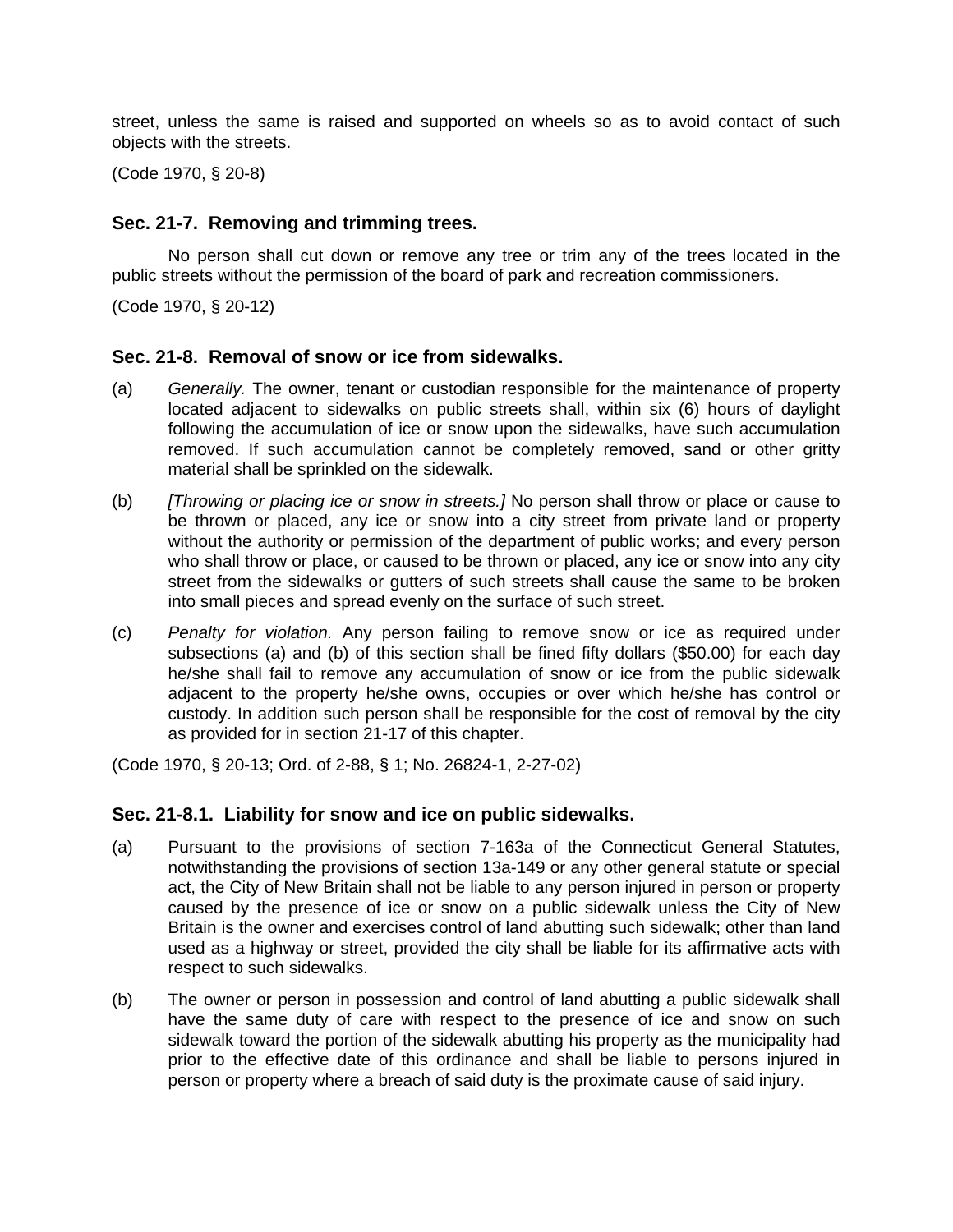(c) No action to recover damages for injury to the person or to property caused by the presence of ice and snow on a public sidewalk against a person who owns or is in possession and control of land abutting a public sidewalk shall be brought but within two (2) years from the date when the injury is first sustained.

(Ord. of 1-96)

**Editor's note:** An ordinance adopted in January, 1996, amended the Code by the addition of § 21-8a, which provisions have been redesignated at the discretion of the editor and included herein as § 21-8.1.

### **Sec. 21-9. Deposit of earth, gravel, and sand prohibited.**

No person shall permit any earth, gravel, sand or other mineral matter to escape from any pile, bank or mound and fall upon any street or right-of-way by action of the weather, or through the negligent operation of a loaded vehicle containing such substances.

(Code 1970, § 20-14)

#### **Sec. 21-10. Littering streets prohibited.**

No person shall throw or deposit any refuse or garbage on any street. Violation of this section shall be punishable as provided in section 1-15 of this Code.

(Code 1970, § 20-17; Ord. of 2-77)

#### **Sec. 21-11. Rain water leaders not to discharge on streets.**

No person shall construct or maintain any rain water leader, spout or drain from any building so as to discharge upon any street or sidewalk.

(Code 1970, § 20-18)

#### **Sec. 21-12. Numbering of telegraph and other poles.**

All telegraph, telephone or electric poles located in a street shall be numbered and marked with the name of the owner.

(Code 1970, § 20.19)

#### **Sec. 21-13. Street decorations.**

The installation of the Shenandoah Unit System, or of a similar system of street decoration near the curb of the street, is permitted; provided, such decoration does not make the street or sidewalk unsafe.

(Code 1970, § 20-20)

#### **Sec. 21-14. Conducting business in streets prohibited.**

No person shall stand in any street or public square with a wagon, wheelbarrow or other vehicle, or shall erect any booth or other structure for the sale of any article or for the exercise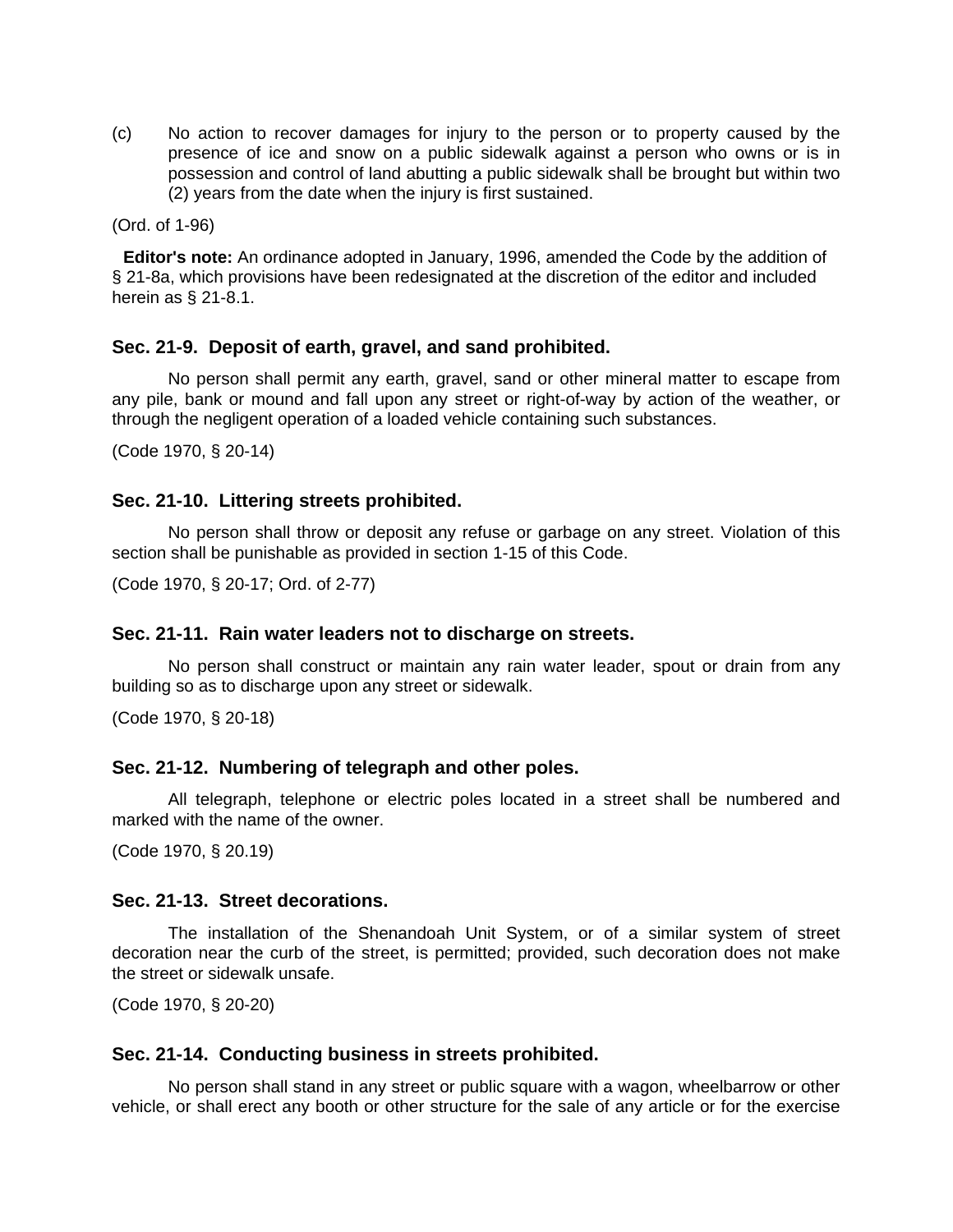of any business or calling unless licensed by the council.

(Code 1970, § 20-21)

**Cross references:** Licenses, permits and miscellaneous business regulations, Ch. 14.

### **Sec. 21-15. Obstruction of streets prohibited.**

- (a) Without a permit from the department of public works, no person shall obstruct any street or any other public place by:
	- (1) Depositing refuse or placing fences or any impediment whatsoever on such streets;
	- (2) Constructing any bridge over such street;
	- (3) Filling any canal, drain, or gutter;
	- (4) Obstructing or altering the course of any run of water;
	- (5) Using any hydrant; or
	- (6) Filling any catch basin.
- (b) No permit shall be issued to any person to obstruct any street, as provided in paragraph (a) of this section, until such person has filed a bond satisfactory in form with the department of public works, securing the city against any claim for damages from accidents resulting from such obstructions.

(Code 1970, § 20-23(a), (c); No. 26824-1, 2-27-02)

### **Sec. 21-16. Storing building materials on streets.**

- (a) No person shall place or maintain any building material on any street without a building permit from the department of public works.
- (b) Any person permitted to store such material in any street shall:
	- (1) Provide a safe and convenient passage for public travel around or over the material and keep the passage free from all refuse and debris;
	- (2) Permit the free flow of water in the street gutters;
	- (3) Place and maintain, from sunset of each day to sunrise of the next day, a sufficient number of battery-powered lighting devices around the stored material to provide for public safety. The use of lighting by gasoline, kerosene, or other flammable type lamps is prohibited; and
	- (4) Assume all responsibility for any damage caused by failure to comply with subparagraphs (b)(1), (2) or (3) of this section and hold the city harmless from such responsibility.
- (c) Each permit for the storage of such material in any street while erecting or repairing any building shall expire one month after the date it is issued. The department of public works may approve the extension of a permit for successive periods of one month each upon certification in writing by the chief of police that such storage does not constitute an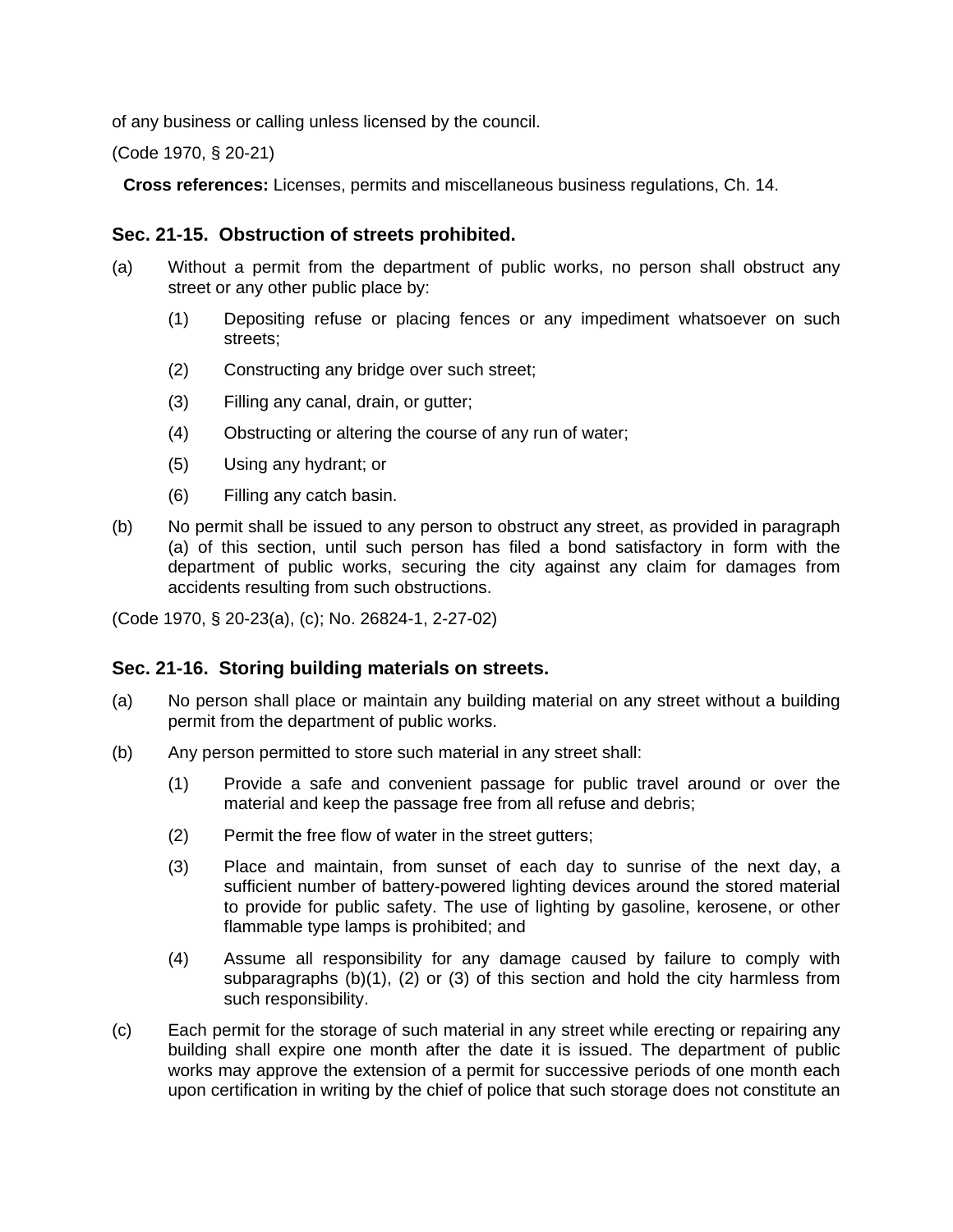unreasonable interference with traffic.

(Code 1970, § 20-24; No. 26824-1, 2-27-02)

**Cross references:** Buildings and building regulations, Ch. 7.

# **Sec. 21-17. Effect of refusal to pay costs of work performed by city.**

Whenever the owner of land or buildings fronting on streets, sidewalks, curbs or gutters refuses to pay for the cost or expense of any work done by the city pursuant to any provisions of this chapter, the fact of nonpayment shall be recorded and shall constitute a lien against the property, and the matter of nonpayment shall be referred to the corporation counsel for appropriate action to ensure the collection of debt owed to the city.

(Code 1970, § 20-25)

## **Sec. 21-18. Permission required for removing and trimming trees.**

No person shall cut down or remove any tree or trim any of the trees located on or along the public streets of the city, without the permission of the board of park and recreation commissioners.

(Code 1970, § 2-236)

## **Sec. 21-19. Throwing objects and playing games in streets prohibited.**

- (a) No person shall throw, kick or project in any manner whatever any stone, ball or other object likely to injure any person on any street or public square.
- (b) No person shall play or practice athletic games on any street or public square.

(Code 1970, § 15-3)

### **Sec. 21-20. Creating disturbing noise on street prohibited--Generally.**

- (a) No person shall make any disturbing noise, including but not limited to, outcrys, blowing of horns, ringing of bells, or singing, in any street or public square.
- (b) The operation of any business establishment between 11:00 p.m. and 7:00 a.m. in such a manner as to create loud and disturbing noises of such a frequency or such volume as to annoy or disturb the quiet and comfort of any neighborhood or of persons therein, and particularly the creating of disturbing noises of such frequency or volume as to annoy or disturb the quiet, comfort, peace, or repose of the persons in any dwelling, hotel, boarding house or other type of residence is prohibited.

(Code 1970, § 20-22; Ord. of 12-81)

### **Sec. 21-21. Same--By use of sound trucks, loudspeakers, etc.**

(a) *Sound trucks prohibited.* No person shall operate for any purpose on any public street or highway of the city any device known as a sound truck, loud speaker or sound amplifier, or any instrument of any kind which emits loud or raucous noises and is attached to any vehicle moving or stationary.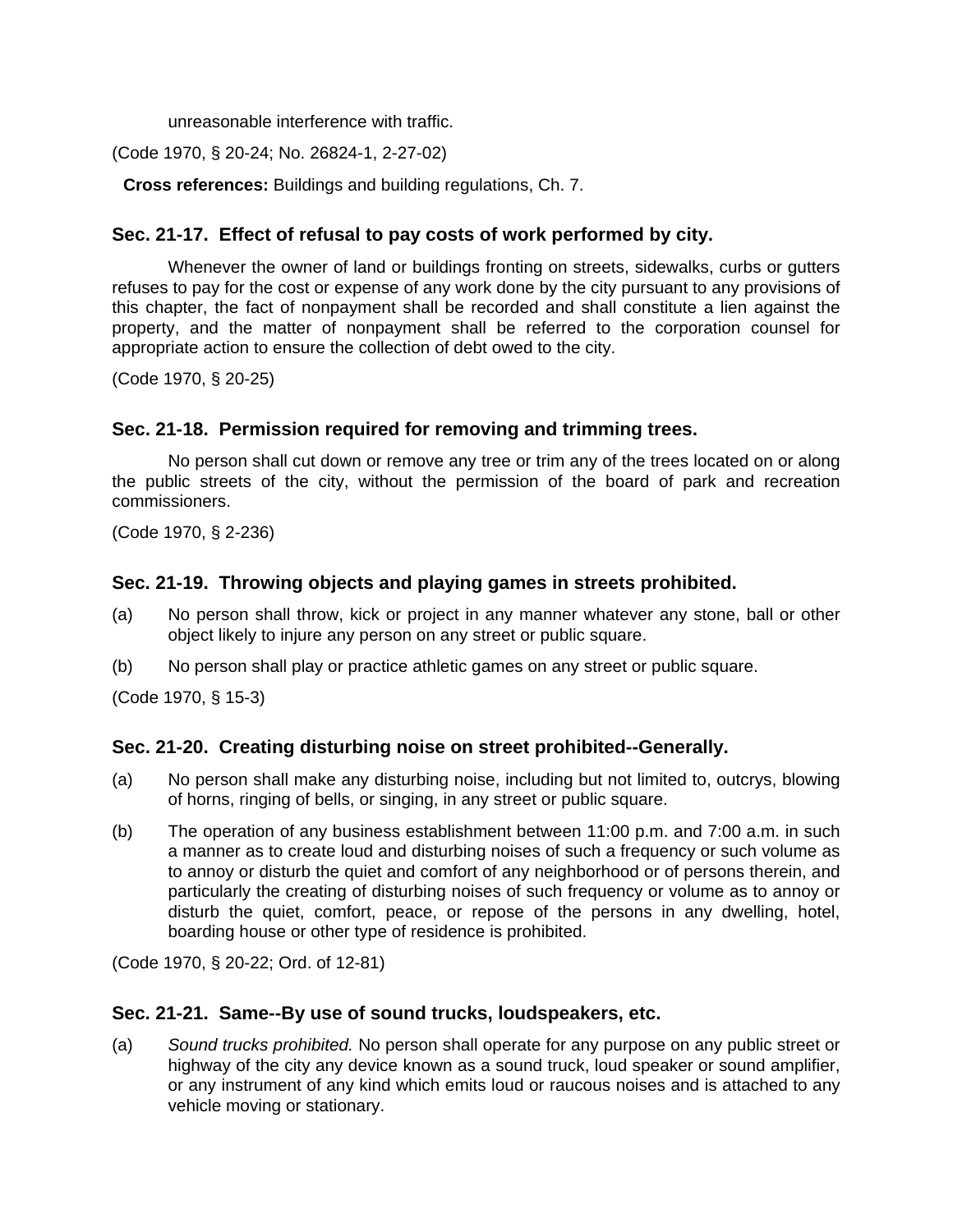- (b) *Sound devices prohibited in public places.* No person shall operate sound-producing devices in public streets or places, including but not limited to radios, musical instruments, phonographs, loud speakers, sound amplifiers or recorders in such a manner that the sound from these devices can be heard to the annoyance or inconvenience of persons in such public streets or places, or of persons in neighboring premises.
- (c) *Exceptions.* The provisions of this section shall not apply to the use of such devices:
	- (1) Within an industrial zone as established by the zoning ordinances;
	- (2) By departments or agencies of the municipal, state and national governments.

(Code 1970, § 15-4)

**Cross references:** Noise in generally, 16-101 et seq.

### **Sec. 21-22. Council authority required for alteration of established grades.**

The department of public works shall not alter the grade of any street, highway or sidewalk already established, except by order of the council.

(Code 1970, § 2-261; No. 26824-1, 2-27-02)

## **Sec. 21-23. Subways--Power lines to be located in conduits.**

All persons owning or operating electric wires over or along the streets and highways in the city where main conduits are built and constructed, are hereby required to place such electric wires underground in such conduits and to remove the poles carrying only such wires within two (2) months after written notice thereof has been given to such persons by the clerk, except for such wires as are used in operating signals on any railroad, or wires used in connection with the operation of any railroad by means of electricity upon a third rail system.

(Code 1970, § 2-268)

### **Sec. 21-24. Same--Installation of cable TV systems.**

- (a) *Generally.* In all streets in the city there shall be permitted the laying of a system of wires, cables, conduits and electrical devices and equipment necessarily appurtenant thereto for the purpose of carrying audio and video signals which system is commonly known and referred to as "cable TV." In cases where this system is placed in an existing conduit or subway system owned by the city a fee for the use of such conduit or subway system will be charged to the owner of the system, the charge to be determined by the same formula which is used to fix charges for other utilities using the conduit or subway system. However, nothing herein or in any other city ordinance shall require such system to be placed into existing conduit or subways and, if the owner of the system so chooses the system may be installed on a "direct bury" basis.
- (b) *Layout and location.* Any owner of a cable TV system desirous of making a "direct bury" of cable TV equipment in the city shall provide to the department of public works a detailed plan or map showing the location of all proposed installations. The department of public works shall review the proposed installation and forward it to the common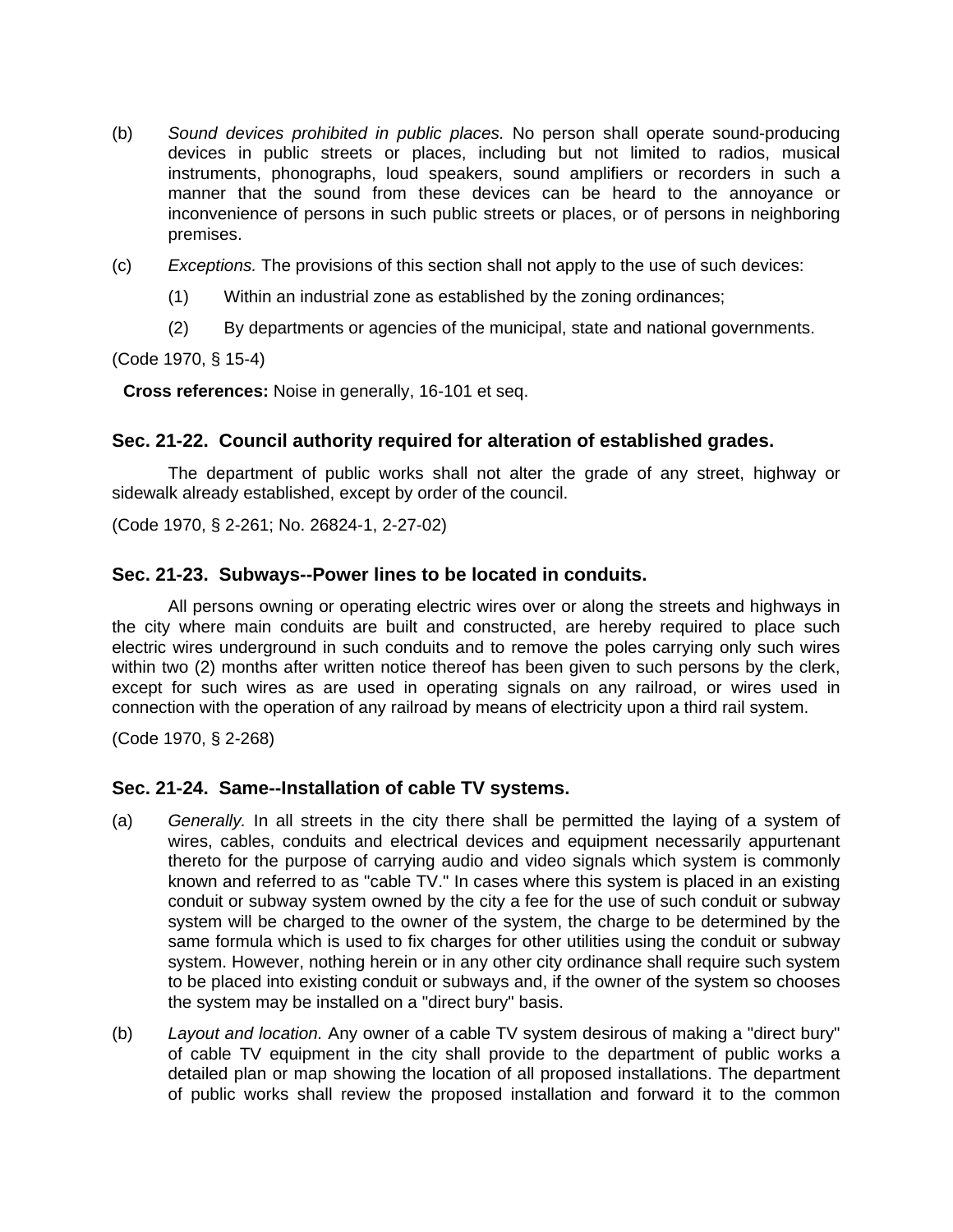council with comments within thirty (30) days of receipt. Upon receipt of the report of the department of public works, the common council, may grant whatever licenses, easements or permissions as are necessary to allow the construction of such a system. Upon completion of the system, the owner shall provide to the city engineer an "as built" plan showing the final location of all installations, and shall update and revise such plan accordingly whenever modifications or changes in the system result in the movement of such installation. "As built" drawings shall be submitted on reproducible mylar prints of city block map. For the purpose of this article an owner may use city block maps to illustrate the proposed and final location of all installations. Nothing herein shall be construed so as to exempt the owner of such a system from the payment of usual permit fees for building trenching and such as required by city ordinance.

(Code 1970, § 2-268(a), (b); Ord. of 8-81; Ord. of 5-86, § 1; No. 26824-1, 2-27-02)

## **Sec. 21-25. Same--Approval required for operation by public utility.**

Subject to the approval of the department of public works, any public utility may, singly or jointly, own, construct, operate, and manage subways consisting of conduits and manholes for the maintenance of through or trunk circuits beneath the streets.

(Code 1970, § 2-269; No. 26824-1, 2-27-02)

#### **Sec. 21-26. Same--Approval of construction plans.**

The company proposing to construct a subway consisting of conduits and manholes shall submit to the city engineer detailed plans and specifications showing the location of the subway, the materials to be used, and the method of construction. Upon the approval of the city engineer construction may begin. Such construction shall be done under the supervision and to the satisfaction of the city engineer and shall conform as closely a practicable to the plans and specifications. Upon the completion of such construction such company shall file a final, detailed plan showing the construction as actually built.

(Code 1970, § 2-270)

#### **Sec. 21-27. Same--Condemnation of facilities owned by public utilities.**

If the city constructs a subway with conduits in any street in which an existing subway is already located, so much of the latter subway as is located within the limits of such street shall be condemned by the city, and thereafter managed and operated by the city. The city shall pay to the subway owner its fair market value. Thereafter, such company shall have the right to continue to use such subway, but subject to the regulations concerning city-owned subway systems.

(Code 1970, § 2-271)

#### **Sec. 21-28. Management and construction.**

The department of public works is authorized and empowered to attend to the construction, supervision, care and management of the city's subway conduits and connecting laterals, and shall exercise any additional powers conferred upon it by the council.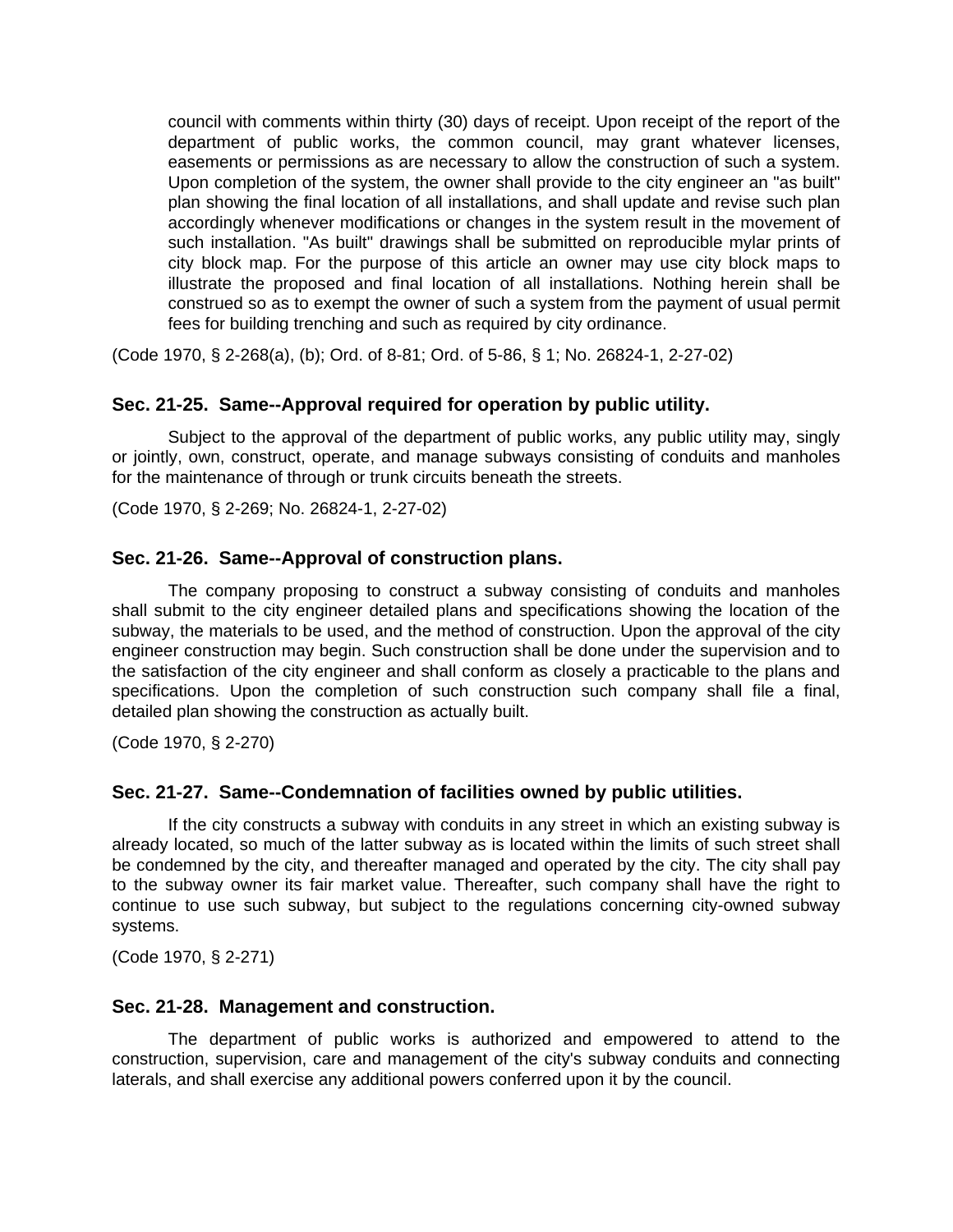(Code 1970, § 2-272; No. 26824-1, 2-27-02)

#### **Sec. 21-29. Same--Rentals of city-owned conduits.**

Any utility company wishing to use the city owned subway conduits shall pay a rental fee to the city in an amount to be determined by resolution of the council.

(Code 1970, § 2-273)

### **Sec. 21-30. Collection of rentals.**

The department of public works shall be responsible for renting and collecting the rent from the subway conduit users. The department of public works shall turn over the rental receipts to the city treasurer to be credited to the subway fund.

(Code 1970, § 2-274; No. 26824-1, 2-27-02)

#### **Sec. 21-31. Same--Rules and regulations.**

The rules and regulations relating to the use and occupancy of the subway system, adopted by the council, February 21, 1901, and by the subway commission February 23, 1901, and as amended by certain changes therein May 29, 1901, and adopted by the council, are hereby adopted, ratified, and confirmed.

(Code 1970, § 2-276)

## **Sec. 21-32. Accidents from defects, snow or ice on sidewalks; reports; investigations; settlement of claims.**

- (a) *Report of accident.* Any department having knowledge of any personal injury or property damage caused by a defect in or snow or ice on any sidewalk or highway in the city shall immediately report such knowledge to the corporation counsel's office stating the name, address and age of the person injured, how and where the accident occurred and the extent of injury or damages, if any.
- (b) *Investigations.* Upon receipt of notice pursuant to paragraph (a) of this section, the corporation counsel or his authorized agent shall be authorized to conduct an investigation of the accident without further notice being given. The corporation counsel shall request a medical examination in any case he deems necessary and any party making a claim against the city for personal injuries or property damage on the basis of any cause described in this section shall provide the corporation counsel with copies of all his medical reports, bills, statements of lost working time and property damage at least one month prior to a hearing before the committee on claims.

(Code 1970, § 2-25; No. 26824-1, 2-27-02)

#### **Sec. 21-33. Police guards required for obstructions, etc.**

(a) When any excavation, construction or repair of or on any highway, road, street or sidewalk in such city, or destruction of any building, creates or may create a hazard to vehicular or pedestrian traffic or in any way causes or may cause a hazard to the public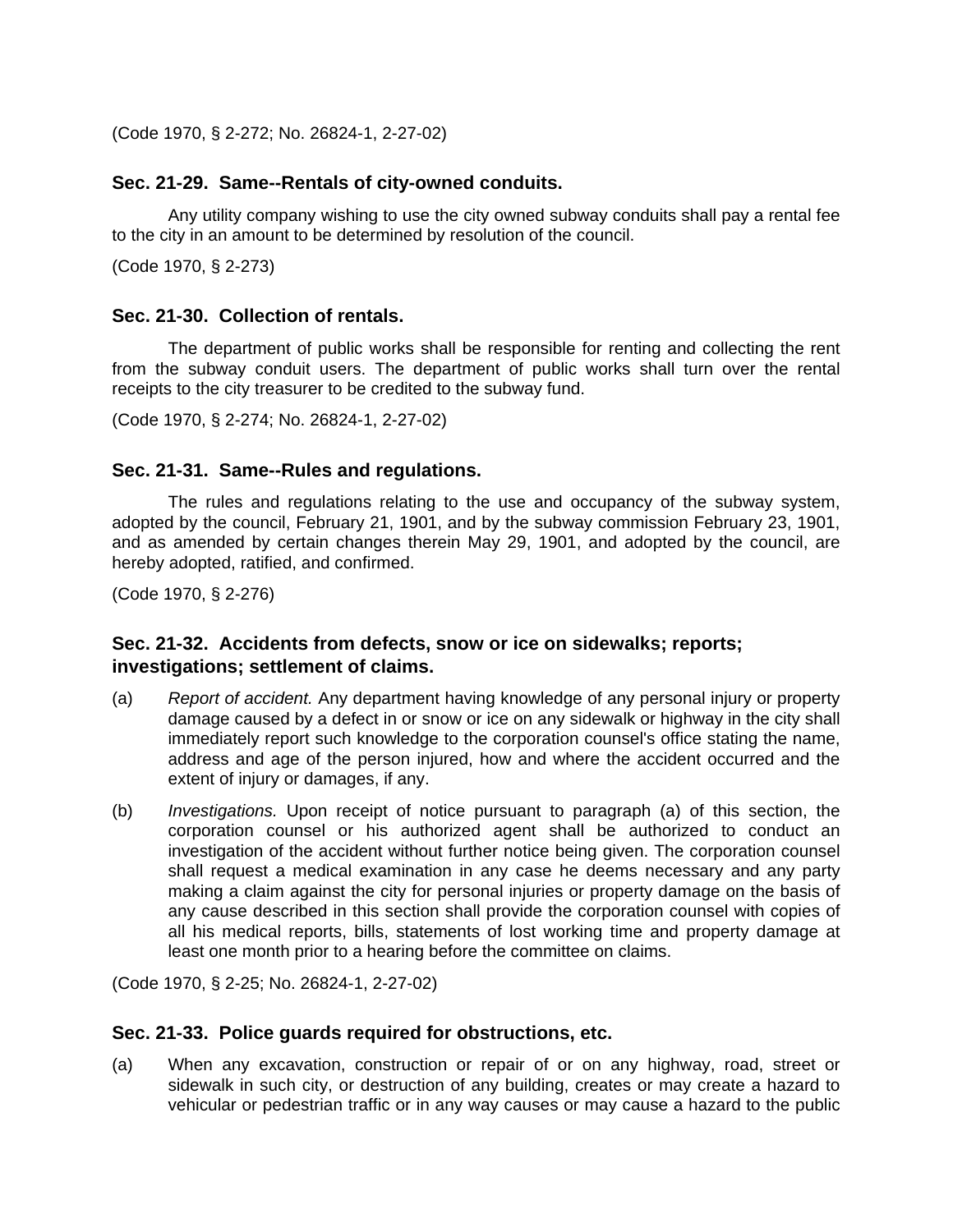safety, the person so engaged in any excavation, construction, repair or destruction must provide adequate protection, as the chief of police in his discretion may require. If the chief of police determines that the site may be adequately protected by placement of barricades, the person engaged in any such work shall provide such barricades and barricade warning lights as the chief of police shall require. All barricades and barricade warning lights shall comply with the standards of the most recent edition of the "Manual on Uniform Traffic Safety Control Devices for Streets and Highways."

- (b) If the chief of police, or his designee, in his discretion, determines that the public safety requires the use of a flagman, the person engaged in such work shall utilize regular members of the police department of the city and the expense of such police protection shall be paid by the person engaged in such excavation, construction, repair or destruction.
- (c) If no regular member of the police department of the city is available to guard such excavation, construction, repair or destruction, the person so engaged shall provide a flagman equipped with a reflective vest whose sole function shall be to control vehicular and pedestrian traffic during all hours when work is being done or when a hazard to such traffic or to public safety exists.
- (d) When such flagman has not been provided and a hazard to pedestrian and vehicular traffic does exist, a police officer or designee of the department of public works shall order the excavation closed and made safe until adequate police protection or a flagman has been provided.

(Code 1970, § 20-38.1; Ord. of 3-73; Ord. of 1-90, § 1; No. 26824-1, 2-27-02)

**Cross references:** Police generally, Ch. 20.

### **Sec. 21-34. Preservation of monuments.**

Any monument set for the purpose of locating or preserving the lines of any street, survey reference point, or a permanent survey bench mark shall not be removed or disturbed without first obtaining permission in writing from the city engineer. Permission to remove or disturb such monuments, reference points or bench marks shall only be granted upon condition that the person applying for such permission shall pay all expenses incident to the proper replacement of this monument by the city engineer.

(Ord. of 5-86, § 18)

Secs. 21-35--21-45. Reserved.

## **ARTICLE II. CELLARWAYS AND DOORWAYS**

### **Sec. 21-46. Cellar doors and doorways.**

- (a) *Construction.* No person shall construct a cellar doorway in [a] sidewalk, or projecting into [a] sidewalk beyond the street line, without the permission of the department of public works.
- (b) *Removal.* No person shall continue to maintain an existing cellar door or doorway in a sidewalk beyond the street line after the passage of an order by the council providing for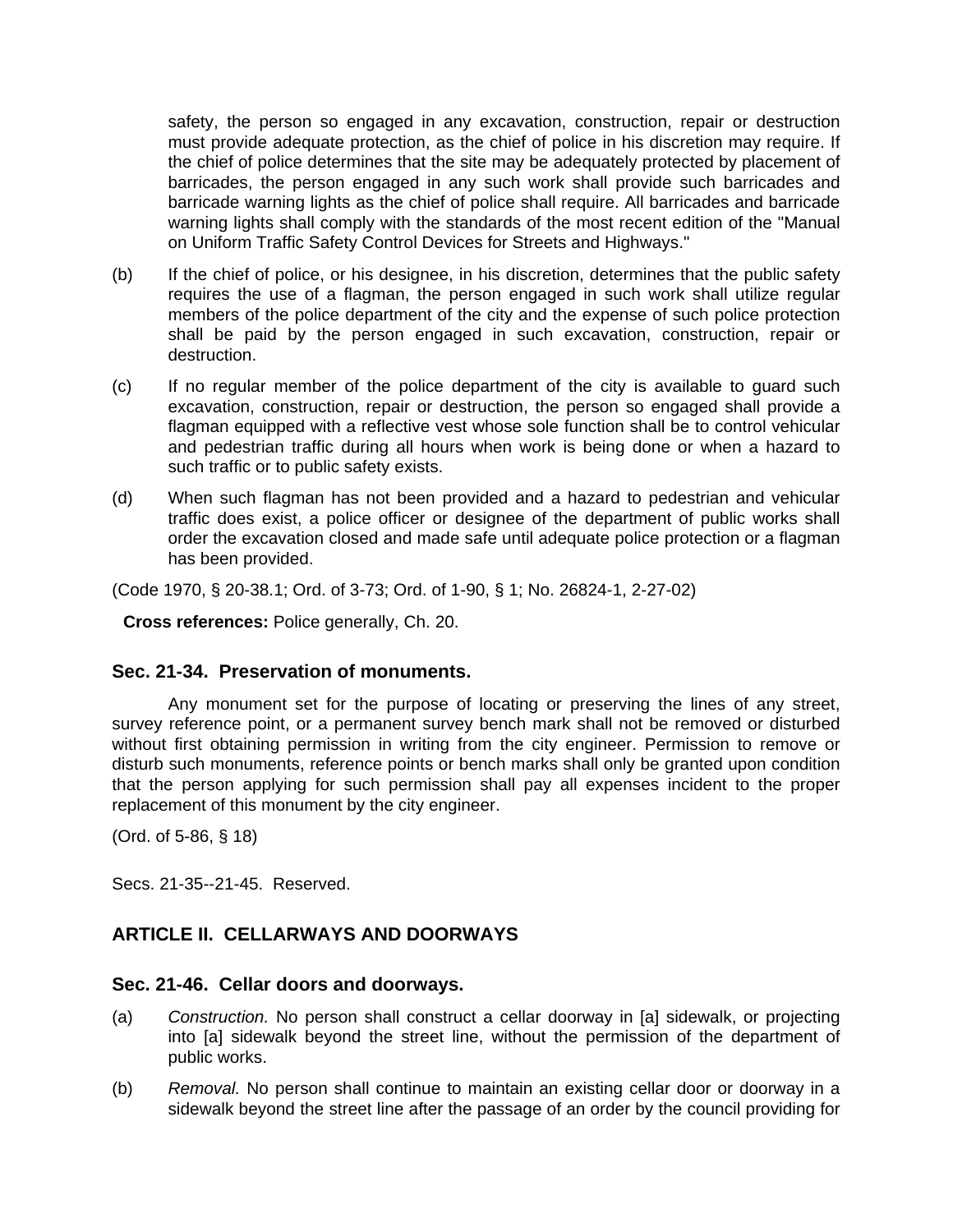the removal of such door or doorway.

(Code 1970, § 20-51; No. 26824-1, 2-27-02)

### **Sec. 21-47. Basement entrances.**

Every uncovered entrance or flight of steps descending from or near the line of any street into a cellar or basement story of building shall be guarded in the following manner:

- (1) *Railing or chains.* The entrance or flight steps shall be enclosed with a permanent railing on each side at least three (3) feet high from the top of the sidewalk or pavement and a gate which opens inwardly, or by two (2) iron chains placed across the front of the entrance way, one near the top of the railing, the railing or chains to be constructed in a manner satisfactory to the department of public works; and
- (2) *Closing at night; exception.* The gate or chains shall be closed during the night, unless a light has been lit over the steps.

(Code 1970, § 20-52; No. 26824-1, 2-27-02)

#### **Sec. 21-48. Iron covers and doors.**

- (a) The upper surfaces of coal hole covers and iron plates on cellar or trap doors on sidewalks shall be made and maintained with an anti-skid material so as to prevent slipping and danger to pedestrians.
- (b) No trap door or iron cover on any coal hole shall extend above the surface of the sidewalk.
- (c) No person shall have open any trap door or coal hole in any sidewalk unless it is properly guarded against injury to pedestrians.

(Code 1970, § 20-53)

Secs. 21-49--21-60. Reserved.

## **ARTICLE III. CURBS AND SIDEWALKS**

### **Sec. 21-61. Conformance to standards.**

All sidewalks and curbs in the city shall conform to the standards promulgated by the city engineer which standards are on file in the bureau of engineering.

(Code 1970, § 20-40; Ord. of 1-90, § 2; No. 26824-1, 2-27-02)

### **Sec. 21-62. Curbs required when crosswalks are laid.**

Whenever the council shall order a crosswalk on any street, the department of public works shall not carry out the order until the property owners at such places have put in a curb and have laid stones to the curb. Such curb, if at a corner, shall extend ten (10) feet each way from the corner; if in front of the property other than at a crosswalk, the curb shall extend five (5)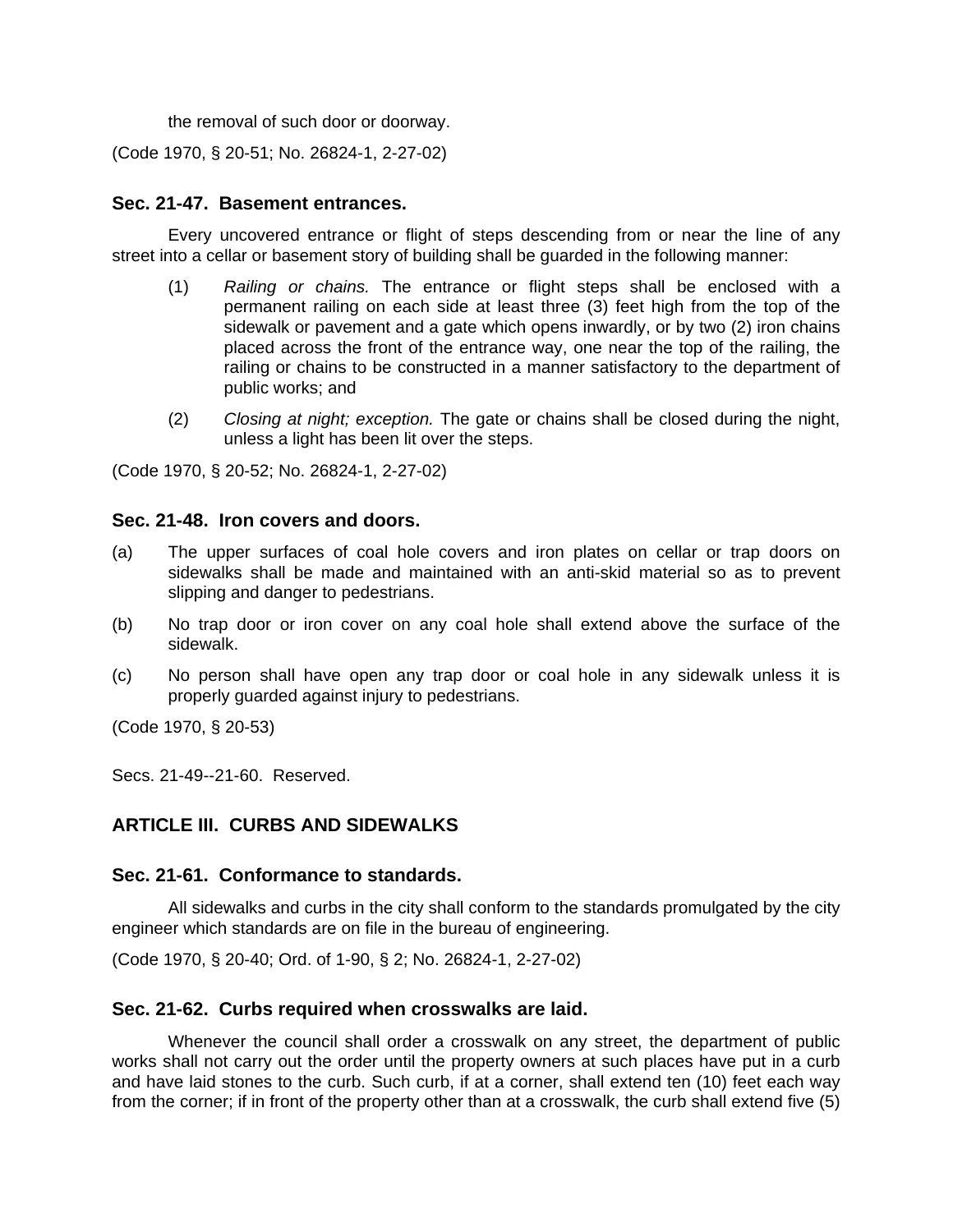feet each way from the center of the crosswalk.

(Code 1970, § 20-41; No. 26824-1, 2-27-02)

#### Secs. 21-63--21-68. Reserved.

**Editor's note:** Section 1 of an ordinance adopted Jan. 3, 1990, repealed the provisions of §§ 21-63--21-68, which pertained to specifications and materials for flag, amiesite and concrete sidewalks and concrete curbs, and derived from Code 1970, §§ 20-42, 20-43, 20-45, 20-45.1; Ord. of 2-73; Ord. of 10-80; and Ord. of 5-86, §§ 1--5.

## **Sec. 21-69. Curbs or sidewalks other than of flag or concrete.**

Any property owners, except owners of developments or subdivisions, desiring to lay sidewalks or curbs made of material other than flag or concrete, must obtain written permission from the department of public works prior to such construction.

(Code 1970, § 20-46; No. 26824-1, 2-27-02)

### **Sec. 21-70. Sidewalks--Repair and maintenance generally.**

- (a) The owner or custodian of any building or lot of land bordering upon any street where there is a sidewalk shall:
	- (1) Keep the sidewalk in a condition safe and convenient for the use of the public;
	- (2) Repair all defects in the sidewalk which in any way endanger or hamper the movement of public traffic; and
	- (3) Remove without delay any and all obstructions that may be placed or found on the sidewalk.
- (b) If such owner or custodian neglects to repair any defects after due notice, the department of public works shall make such repair at the expense of the owner or custodian.
- (c) In repairing flag walks, a new excavation shall be made and filled with cinders, broken stones or processed gravel to such a depth as prevent future heaving by frost or other irregularities on the surface of the walk.

(Code 1970, § 20-47; No. 26824-1, 2-27-02)

### **Sec. 21-71. Same--Maintenance of glass and iron sidewalks.**

The owner of any property having a sidewalk adjacent thereto constructed of glass, iron, or any material which might become slippery through use shall maintain such walk in a slip-proof condition at all times.

(Code 1970, § 20-48)

### **Sec. 21-72. Neglect to lay sidewalks or curbs, lien.**

If the owner of any land or building fronting on any highway or street in the city shall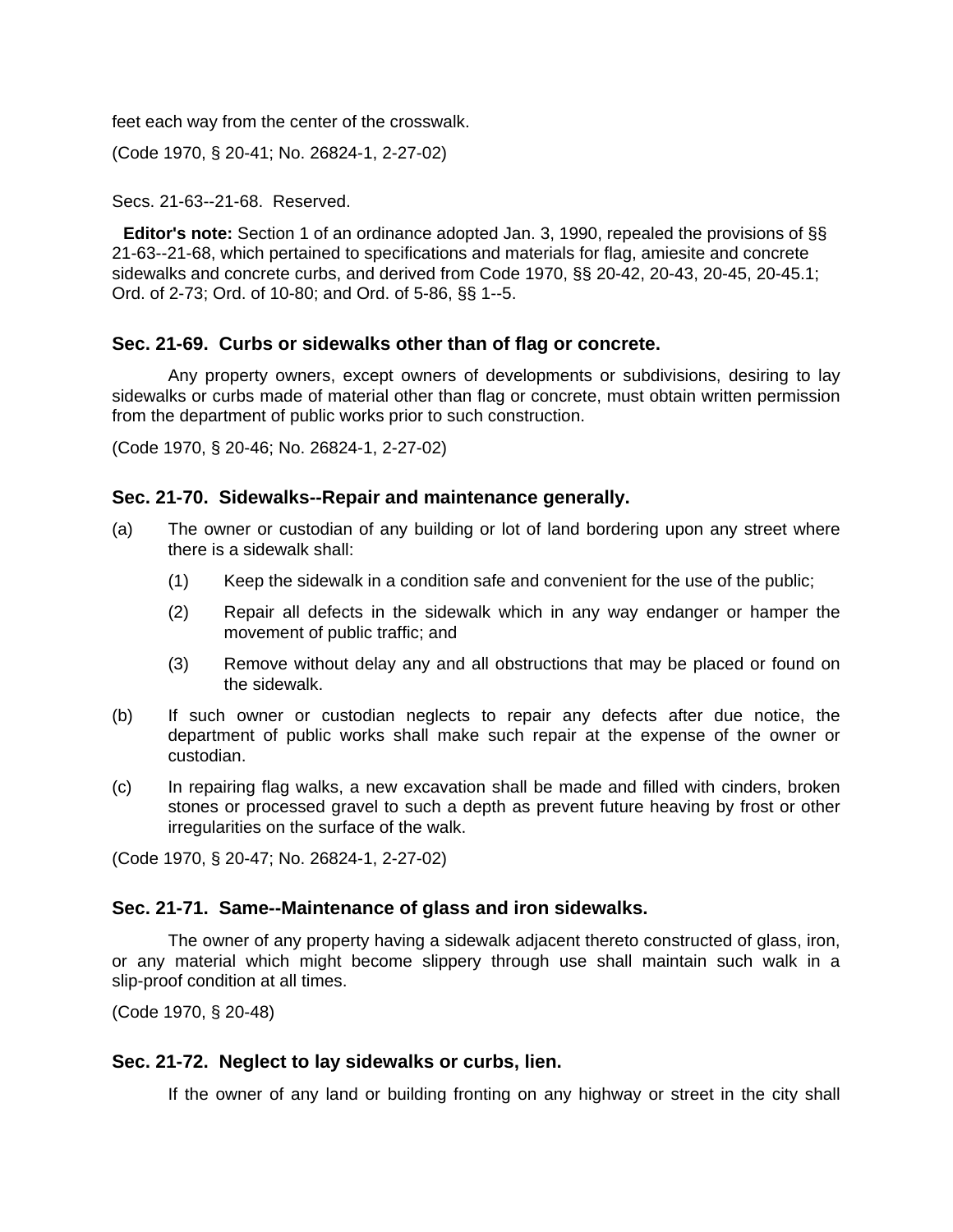neglect or refuse to perform the thing or things required by any order of the common council or the department of public works for making, grading, paving, flagging, curbing, or repairing any sidewalks in the city adjacent to such land or building in the manner and within the time specified in such order, the same shall be done by and under the supervision, of the department of public works, and the expense thereof shall be borne by such property owner and the same shall be and remain (until paid in full with interest) as hereinafter provided, a lien upon such premises and property to be enforced and collected as other city liens; provided however, such department of public works may, upon approval by the common council, recommend that bonds or notes shall issue to permit the property owner to pay the expenses of such making, grading, paving, flagging, curbing, or repairing over a period not to exceed five (5) years. It shall be the duty of the director of the department of public works or his/her designee to cause a certificate of such lien to be recorded within sixty (60) days after the completion of such work, unless the expense thereof shall have been previously paid. It shall be the duty of the sidewalk inspector to provide the claims committee or its chairman with a copy of any order for the repair of sidewalks.

(Code 1970, § 20-49; Ord. of 9-72; No. 26824-1, 2-27-02)

## **Sec. 21-73. License requirements for contractors engaged in sidewalk construction business.**

No person shall engage in the business of constructing or repairing concrete walks or curbs without a license. In order to obtain such a license the following requirements must be met:

- (1) *Evidence of experience.* The owner of such a business, or an employee designated by such owner, shall present evidence of at least five (5) years' experience in performing such work in accordance with municipal and state standards and specifications.
- (2) *Written and oral test.* Such applicant shall pass a written and oral test to be given by or under the director of public works, who shall be authorized to fix the qualifications for engaging in such business.
- (3) *Application and fee.* The application for a license shall be made by the owner of such business on a form furnished by the department of public works, together with a fee to be recommended by the department of public works, and approved by the common council which shall be in payment for the initial license if the applicant passes the written and oral test.
- (4) *Expiration and renewal.* All such licenses shall expire annually on March 31. No license shall be renewed unless a renewal fee as set by the department of public works has been paid on or before April 1.
- (5) *Surety bond.* No license shall be issued unless the licensee has filed a surety bond with the department of public works in an amount set by said department of public works issued by a surety company authorized to do business in the state, indemnifying the city against any loss or expense in repairing or correcting the work performed by the licensee if such work is defective or not in accordance with the provisions of this Code.
- (6) *Designation of successor.* Should the person who passed the test described in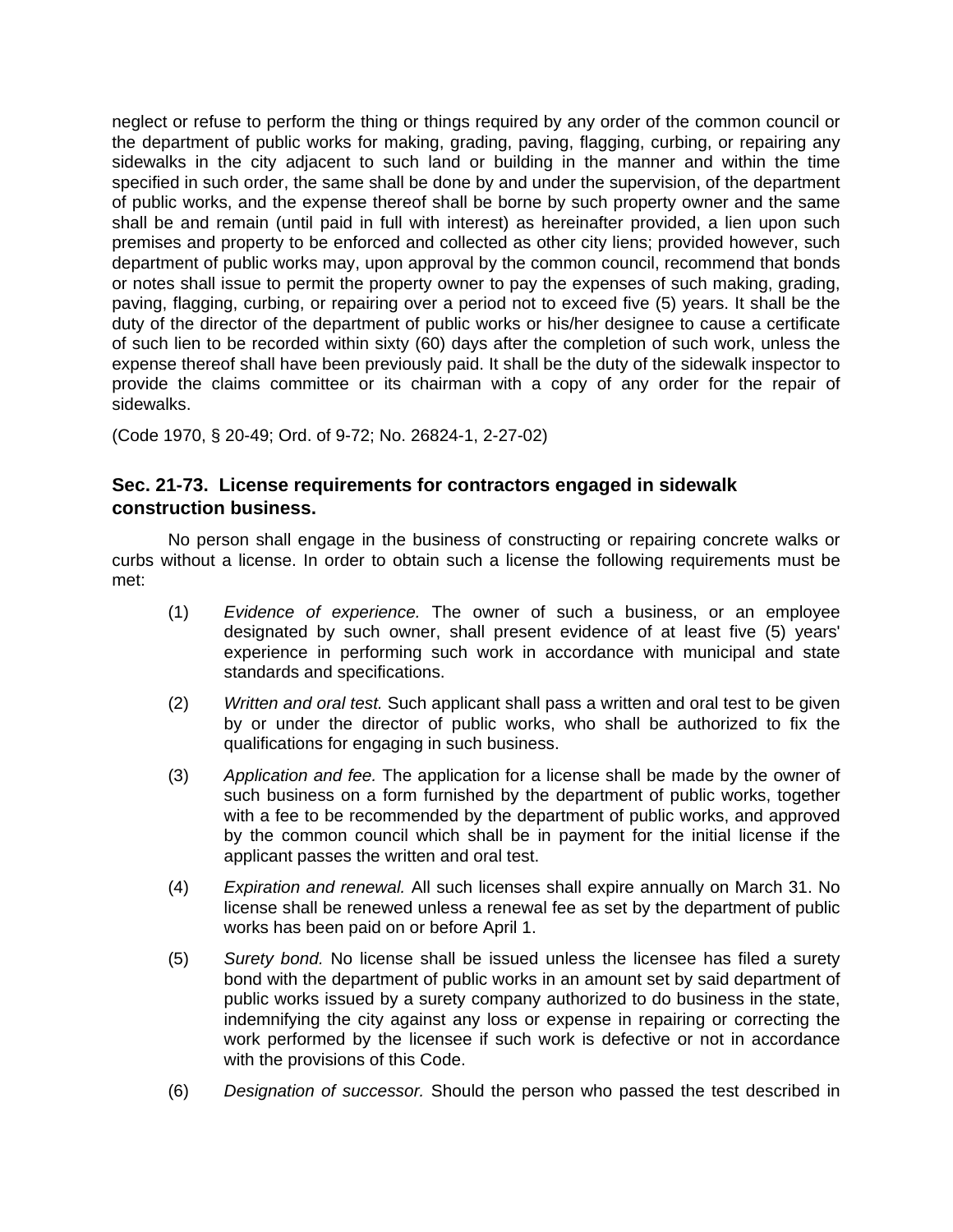subparagraph (2) of this section terminate his ownership of or employment by such business, the business shall designate a successor to take a new written and oral test. Failure to designate such a successor or the failure of the successor to satisfy the requirements set forth in subparagraphs (1) and (2) of this section shall bar the business from continuing to construct and repair concrete walks and curbs.

- (7) The director of public works is authorized, after a hearing held upon five (5) days' written notice, to revoke or suspend any license for failure to comply with the applicable ordinances or its rules and regulations, or failure to remedy any defective work upon order of the city engineer.
- (8) The director of public works shall adopt, and may from time to time amend rules and regulations consistent with this article, governing the issuance, revocation and suspension of licenses and the inspection, approval and rejection of all work performed by licensees; and said rules and regulations and the amendments thereto shall be published by the director of public works and made available to licensees and to the public.

(Code 1970, § 20-50; Ord. of 5-86, §§ 6--9; No. 26824-1, 2-27-02)

**Cross references:** Licenses, permits and miscellaneous business regulations, Ch.14.

Secs. 21-74--21-85. Reserved.

## **ARTICLE IV. EXCAVATIONS**

### **Sec. 21-86. Permit required; fee.**

Before any excavation shall be made in any street for any purpose, the person, firm or corporation engaged to do the work shall first obtain from the department of public works, upon payment of a fee recommended by the department of public works, and approved by the common council a written permit to make such excavation, signed by the director of the department of public works. A copy of such permit is to be kept at the site of the excavation during all times when work is being done and shall be subject to inspection by any police officer and/or any official of the department of public works. Failure to obtain a permit or to have such permit present for inspection shall subject the excavator to punishment as provided in section 1-15 of this Code. In addition, the person, firm or corporation engaged in excavation shall be liable for payment of the permit fee. The permit shall indicate if the chief of police requires a flagman be present at site.

(Code 1970, § 20-34(a); Ord. of 3-72; Ord. of 5-86, § 10; Ord. of 1-90, § 2; No. 26824-1, 2-27-02)

**Cross references:** Licenses, permits and miscellaneous business regulations, Ch. 14.

### **Sec. 21-87. City to be reimbursed for overtime costs.**

In addition to any license or permit fees that may be required by the ordinances of the City of New Britain or by the rules and regulations of any department thereof, any person, firm or corporation or combination thereof, who shall perform any work on any Saturday, Sunday,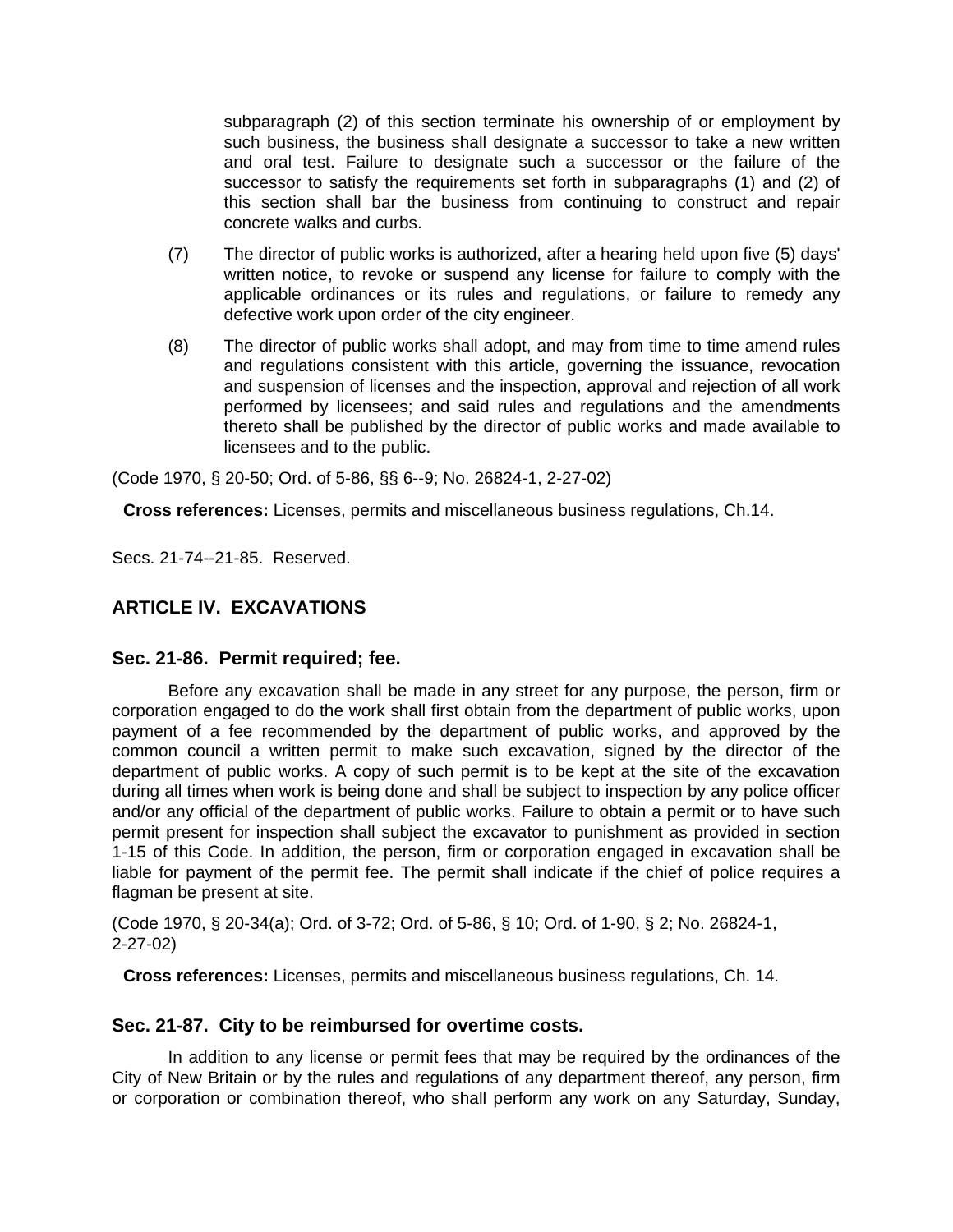legal holiday or any other day when city departments are not working or who shall perform any work on any day at such times as necessitate the employment of city personnel beyond eight (8) hours in any day or forty (40) hours in any week, shall pay to the City of New Britain or the proper department thereof any extra costs incurred by the city or any department of the city for inspection, supervision or employment of city personnel.

(Code 1970, § 20-34(b); Ord. of 5-86, § 11)

## **Sec. 21-88. Bond required.**

No permit to excavate a street or streets shall be issued to any person until such person has filed a bond or obligation with the department of public works, satisfactory to the department in order to:

- (1) Secure the city against any claim for damages resulting from accidents caused by the presence of excavation; and
- (2) Ensure that the excavation is kept in proper repair, satisfactory to the department of public works, for two (2) years after the acceptance by the department of public works of the permanent pavement repair.

(Code 1970, § 20-35; Ord. of 5-86, § 12; No. 26824-1, 2-27-02)

## **Sec. 21-89. Removal of sod, turf, excavated material or manure; prohibited.**

- (a) No person shall cut, dig or remove any sod or turf from a street, except by direction of the department of public works or the city engineer.
- (b) No person shall take or remove any excavated material from the roadway of any street, nor take or remove any earth or manure collected from any street without the authority of the department of public works.

(Code 1970, § 20-36; No. 26824-1, 2-27-02)

### **Sec. 21-90. Notification of police department and department of public works.**

Before undertaking any excavation work in any public street, the person intending to do such work shall notify the police department at least twenty-four (24) hours prior to commencing the excavation. In the event of any emergency, no excavation work shall commence until after the police department and the department of public works have been notified. Any person violating this section shall be subject to penalties as provided in section 1-15 of this Code.

(Code 1970, § 20-37; Ord. of 1-90, § 3)

## **Sec. 21-91. Barricades; lighting.**

(a) Any person by or for whom an excavation is made in any street, shall place sufficient barricades around the excavation so as to enclose the excavation and any earth, gravel or other material thrown therefrom into the street, and shall maintain the barricades during the time the excavation is open, and shall also place and maintain battery-powered lighting devices on the barricades around such excavation from sunset of each day until sunrise of the next day until the excavation is refilled and the road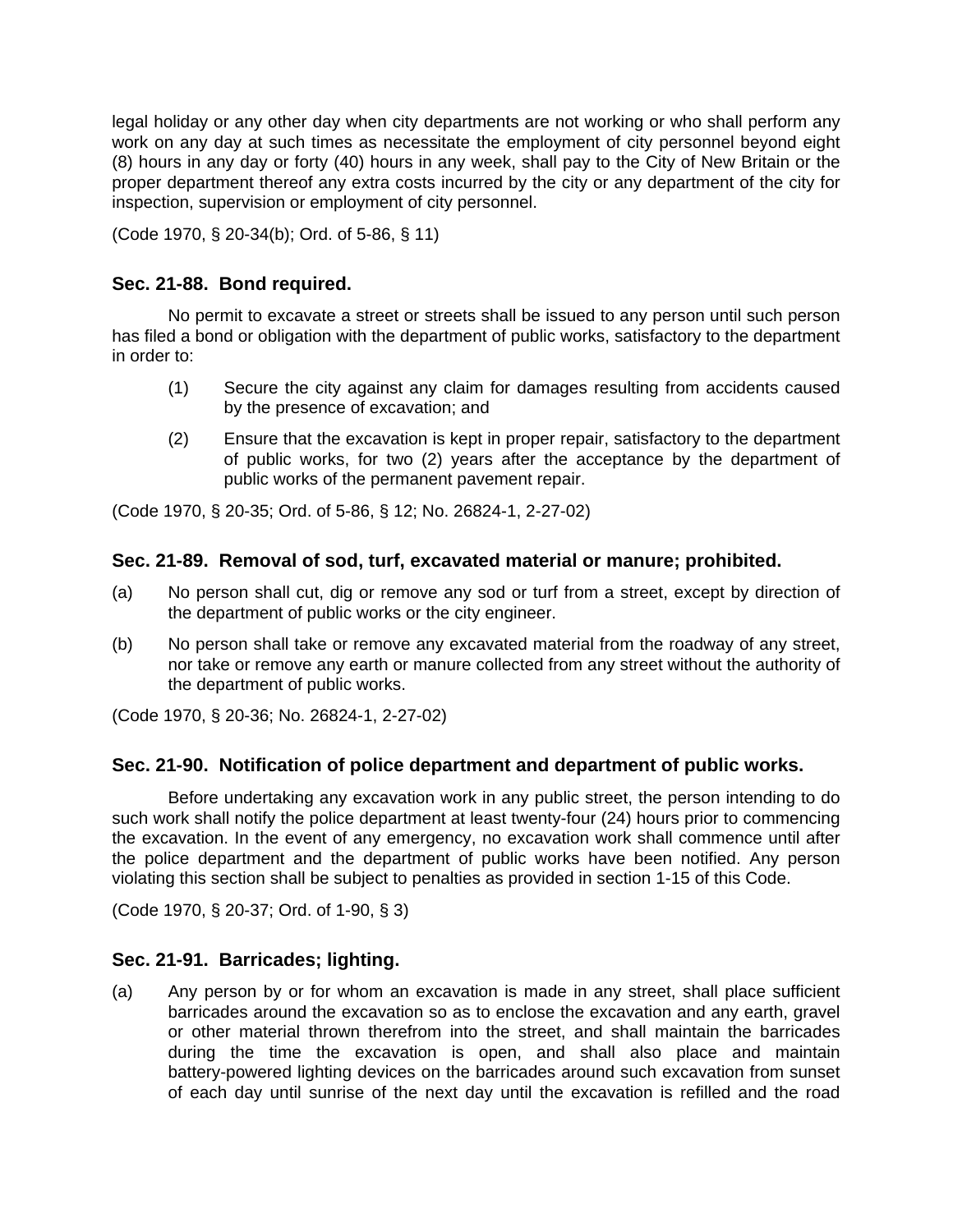repaired in accordance with the provisions of this article. All barricades and barricade warning lights shall comply with the standards of the most recent edition of the "Manual on Uniform Traffic Control Devices for Streets and Highways." In no event shall any flammable fuel including, but not limited to, gasoline or kerosene be used for barricade warning lights.

- (b) All barricades shall have the contractor's name and telephone number clearly visible. Any order concerning the number or position of barricades and barricade warning lights issued by the department of public works or the chief of police shall be complied with by the person by or for whom the excavation is made.
- (c) Whenever any order of the department of public works or the chief of police, or his designee, with respect to the number or position of barricades or barricade warning lights is not complied with, or if it is determined by the chief of police that the site of the excavation constitutes a danger to public safety, any designee of the department of public works or any police officer shall order the excavation closed and made safe until sufficient barricades and/or sufficient barricade warning lights are provided.
- (d) In the event the person by or for whom an excavation is made does not comply with an order to close an excavation and/or such person does not eject and maintain barricades around a closed excavation, the department of public works may do or cause to be done any such work as is deemed necessary to make the excavation site safe and shall submit a bill to the person by or for whom the excavation is made and to the owner of the property for whom the excavation is made. If such bill is not paid within thirty (30) days of its submission, the department of public works shall cause a lien to be placed on the property for which the excavation is made. The owner of such property shall be liable for the costs incurred by the department of public works in closing the excavation and/or installing and maintaining adequate barricades and for any costs of collection including reasonable attorney fees and lien fees.

(Code 1970, § 20-38; Ord. of 1-90, § 4; No. 26824-1, 2-27-02)

## **Sec. 21-92. Backfilling.**

- (a) *Specifications.* Each person who shall by authority of a license and excavation permit, excavate or take up any portion of any highway in the City of New Britain between street lines or in easement in right-of-way:
	- (1) In the case of main line and laterals consisting of PVC (polyvinyl chloride) plastic sanitary or stormwater sewer pipe shall place a layer of three-quarters of an inch of trap rock six (6) inches under the pipe for support in order to bring the pipe up to the proper grade and also place trap rock twelve (12) inches on either side of the pipe and twelve (12) inches over the top of the pipe. A layer of six-mil polyethylene plastic or filter fabric over the stone to a minimum width of one foot wider than the trench.
	- (2) In the case of main line sewer and water shall place a layer of three-quarters of an inch trap rock under the pipe to bring the pipe up to proper grade and also place trap rock around the pipe to its spring line. Said trap rock shall be wall tamped to prevent the pipe from shifting.
	- (3) In the case of water and gas laterals and cable TV shall encase the same in a one-foot sand cushion.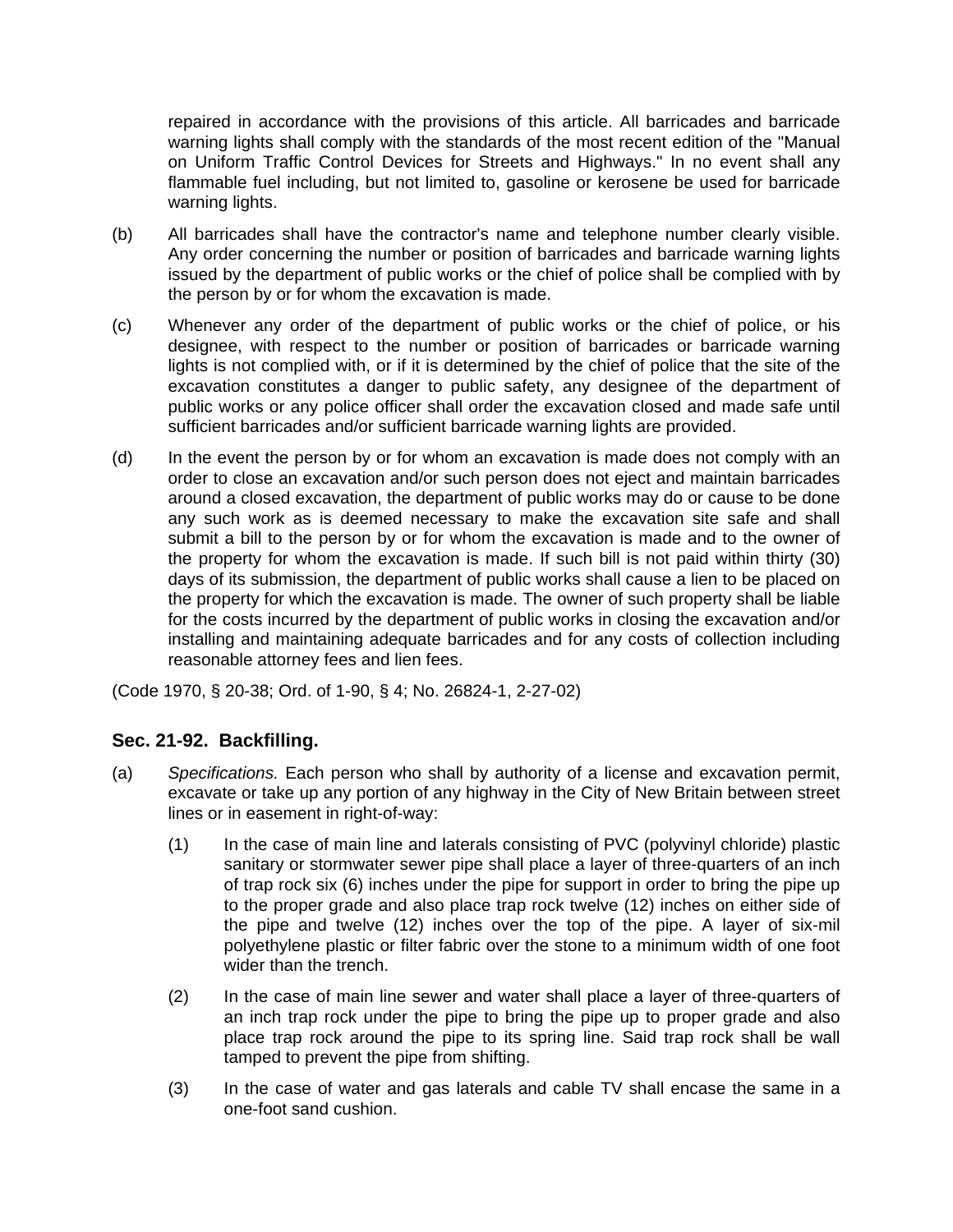- (4) In the case of a situation where material is found which is unsatisfactory to support the base the excavation shall be carried to a point of firm material provided that such point does not exceed a depth of twelve (12) inches below the pipe. Processed gravel shall be set in the excavation which layer shall be at least six (6) inches in depth. Filter fabric shall be laid over said processed stone and encompass all of the required three-quarters-inch stone as specified in subsection (1) and (2) above and shall overlap on top a minimum of eighteen (18) inches. If firm material is not found at a depth of twelve (12) inches below the pipe, the director of public works shall be notified immediately and he shall then direct the procedure which will be required.
- (b) *Compaction.*
	- (1) From the top of the three-quarters of an inch stone on sewer, water or gas mains and over the services to buildings, there shall be a layer of fine material free from stone over one inch, twelve (12) inches over the top of the pipe. This material is to be tamped with a vibratory compactor in layers not to exceed six (6) inches in depth. The remainder of the backfill from twelve (12) inches above the top of pipe to twenty-eight (28) inches shall be backfilled with approved gravel in layers not to exceed twelve (12) inches and shall be compacted with a vibratory compactor to a dry density of ninety-five (95) per cent of dry density achieved by A.A.S.H.O. T-180, Method D.
	- (2) Compaction of the backfill by jetting or puddling shall not be allowed unless so directed by the director of public works, in order to obtain the necessary compaction. Any trench improperly backfilled, or where settlement occurs within or beyond the trench lines, shall be reopened to the depth required for proper compaction, then refilled with processed gravel and compacted until the surface is restored to the required grade and compaction, at the permittee's expense.
- (c) *Back fill material.* Approved bank run gravel or approved excavated material shall be used for backfilling up to twenty-eight (28) inches below the road surface. The next twenty-five (25) inches will be filled with processed stone. The contractor shall furnish all the bank run gravel, backfill, processed gravel backfill and all materials necessary for the temporary repairs and maintain such until permanent pavement, sidewalk and curb repairs are made.
- (d) *Temporary road repairs.* All trenches excavated in roadways will be carefully backfilled, and then provided with a temporary surface of three (3) inches bituminous material firm enough to prevent scattering and raveling. As the fill settles, new bituminous must be added and compacted. Trenches in traveled roads must not be crowned up above the adjoining surface. The director of public works may order a temporary surface specified above the roadways in any location where he deems public convenience requires it.
- (e) *Permanent repairs to pavement.*
	- (1) Permanent repairs to pavement shall be made in any trench within the traveled roadway and shall not be made until such time as daily temperatures are forty (40) degrees Fahrenheit or higher and only after such time as the temporary road repairs have been subjected to vehicle traffic or other means so as to thoroughly consolidate the fill in the trenches. If temperature conditions permit, permanent pavement repairs will be made no earlier than sixty (60) days after completion of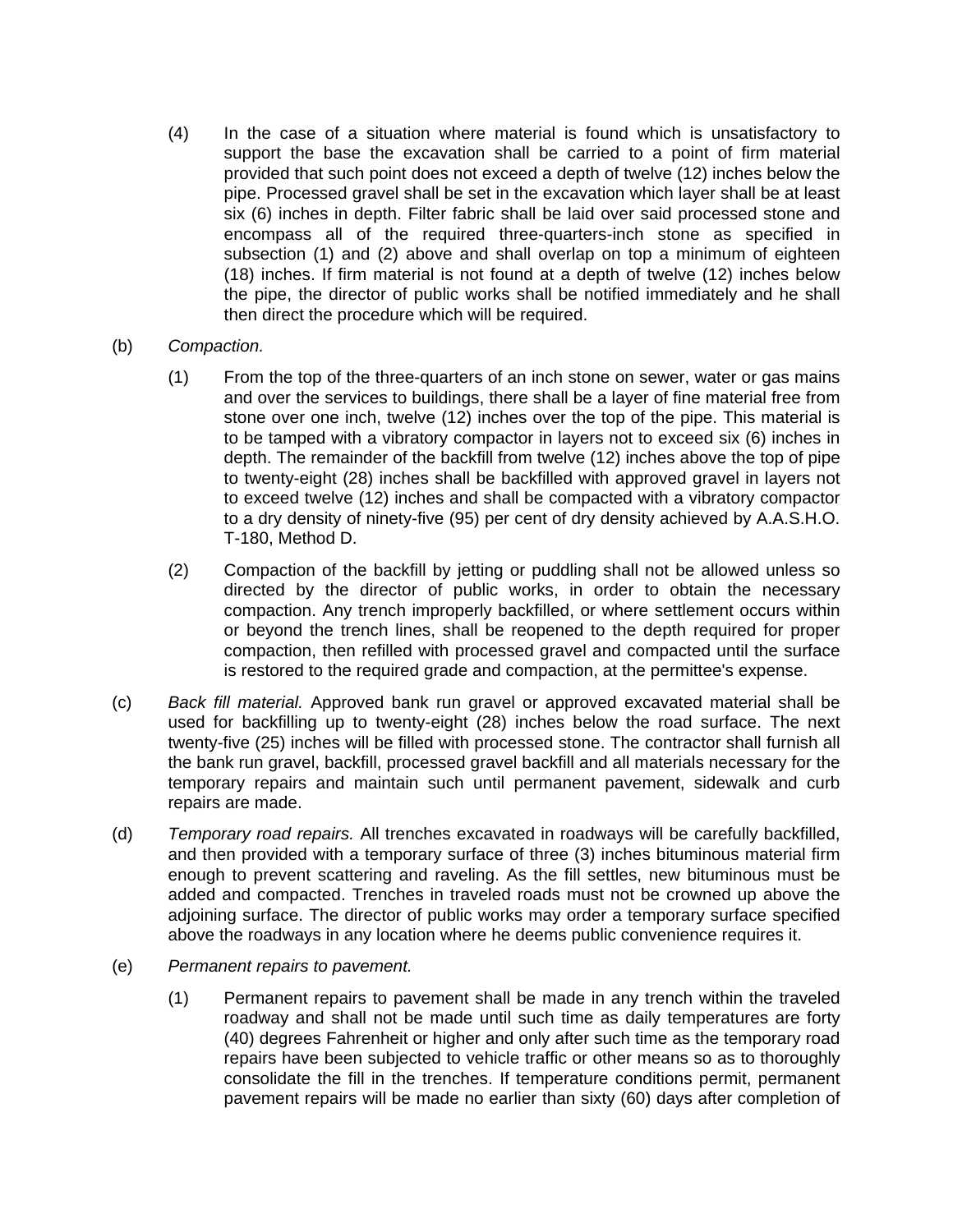excavation and no later than ninety (90) days thereafter or as soon as possible thereafter, coincident with temperature considerations. Restoration of cuts is to be made during the months of April through November 15, so as to have a minimum of unrestored cuts during the winter months.

- (2) When daily temperatures are below forty (40) degrees Fahrenheit, permanent repairs to pavement shall not be made.
- (3) For permanent repairs to pavement the trench shall be restored by cutting out square and excavating a section at least twenty-four (24) inches wider than the original width, twelve (12) inches, plus on both sides of the trench, and shall also include pavement damaged in surrounding area because of construction activity, trench failure due to lack of trench support, cracking of pavement, etc., in the immediate areas of the excavation. Depth of excavation shall be four (4) inches below the adjoining pavement. All edges shall be tack coated with liquid asphalt prior to being filled with permanent paving material to the full depth of the existing undisturbed pavement of the trench. In the trench excavation shall be placed a two and one-half (2 1/2) inch course, when compacted of a bituminous concrete state highway specification Class I Binder Course. Then the finish course of one and one-half (1 1/2) inches, when compacted, of bituminous concreted state highway Specification Class 2, shall be brought flush with the adjoining pavement and finished to match it and shall be in accordance with the general practice for the construction of a four-inch bituminous concrete pavement. The binder and surface course shall be rolled to compaction with a minimum of ten (10) ton tandem roller or an equivalent vibratory roller. Trench edges shall be sealed with a joint sealing material conforming to the State of Connecticut Department of Transportation Form 813 Section MO4.02 Joint Seal Material.
- (f) *City to take action to repair trench excavation when excavator fails to do so after being notified.* Upon the failure of the person to restore the street excavation within sixty (60) to ninety (90) days or as directed by the director of public works, the director shall notify the contractor's surety company to have the excavation repaired. If in the opinion of the director an emergency exists requiring the immediate repair of the trench, the same shall be restored and resurfaced by the department of public works or its hired contractor after notice to the contractor and its surety. The expense of restoring such pavement and of any repairs thereto made necessary during the maintenance period after such restoration due to the settling of the fill of such excavation shall be paid to the department of public works by the contractor by whom such pavement was taken up or such excavation made. Such expense shall constitute a debt recoverable by the city from the contractor and his surety. No person while indebted to the city for such expense shall make any excavations or take up any pavement under any license or permit then outstanding or to be issued nor shall any license or permits be issued to said person until said indebtedness is paid in full to the city.
- (g) *Specifications available for inspection.* General specifications of the city for all the above are available at the department of public works.

(Code 1970, § 20-44(a)--(d), (f)--(h); Ord. of 5-86, 13; No. 26824-1, 2-27-02)

## **Sec. 21-93. Bracing.**

A person excavating a street under this article shall furnish, put in place and maintain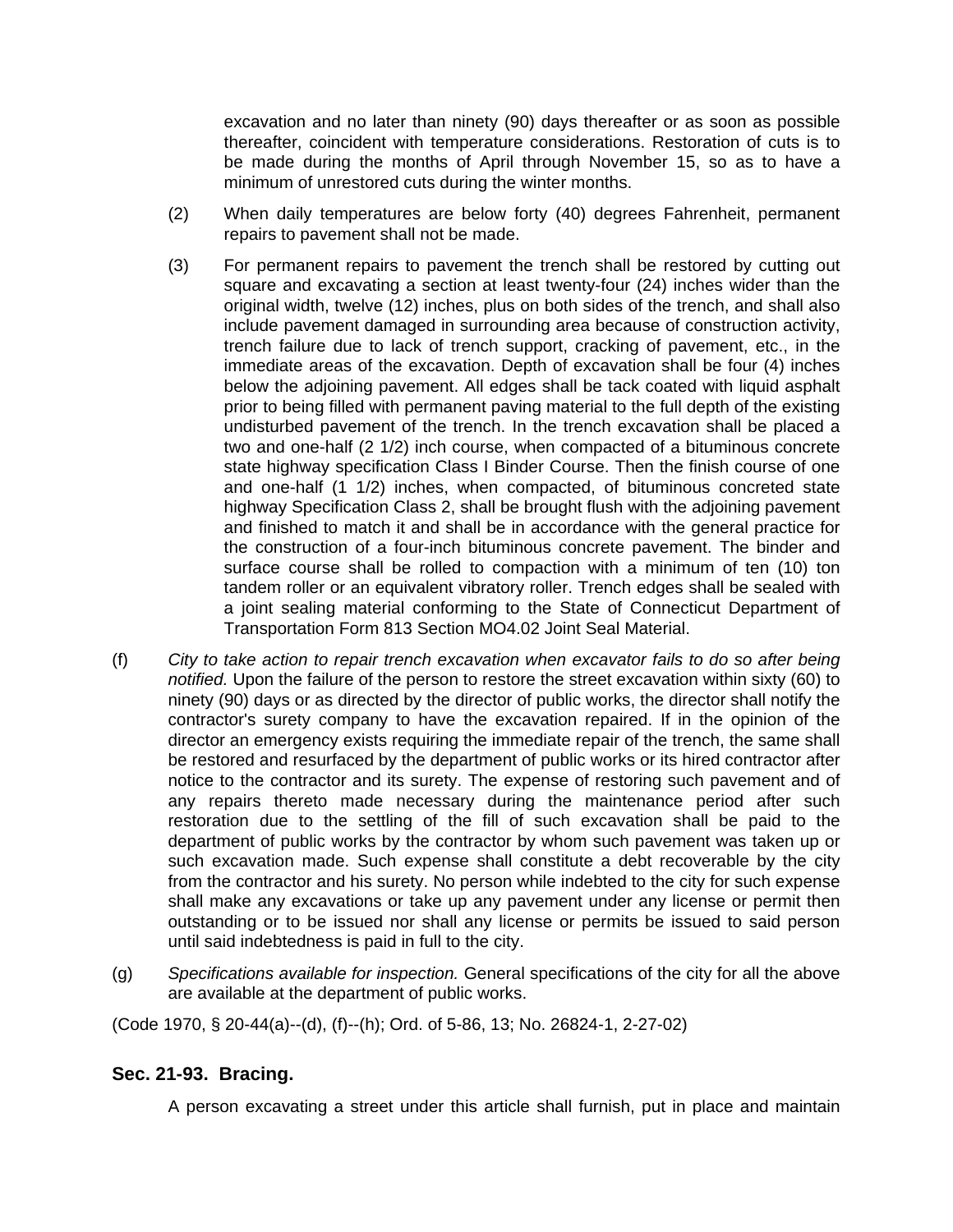such sheeting, bracing, etc., as may be required to support the sides and roof of the excavation and prevent any movement which in any way shall injure the structure, delay the work and endanger adjacent pavement, buildings, or other structures. If the director of public works is of the opinion that at any point sufficient or proper supports have not been provided, he may order additional supports put in at the expense of the person, and in compliance with such orders shall not release the person from his responsibility for the sufficiency of such supports.

(Code 1970, § 20-44(e))

## **Sec. 21-94. Private excavations.**

In the interest of public safety, the council may order the owner of a lot of land which abuts upon a public street to erect and maintain on the line of the lot adjoining the street a fence to guard a private excavation. Such fence shall be constructed in a manner satisfactory to the department of public works. When the property owner neglects to erect such fence after being ordered to do so by the council, the department of public works shall erect the fence at the expense of the property owner and such expense shall be a lien upon such lands in favor of the city, until paid in full with interest. The lien shall be enforced and collected as other city liens.

(Code 1970, § 20-39; No. 26824-1, 2-27-02)

## **Sec. 21-95. Adoption of additional excavation regulations authorized.**

The department of public works may, from time to time, adopt such reasonable general rules, regulations and specifications for such excavation or digging, and may reasonably rule, regulate or specify any said particulars with respect to any particular excavation or digging as aforesaid.

(Ord. of 5-86, § 14; No. 26824-1, 2-27-02)

## **Sec. 21-96. License requirements for contractors engaged in sewer, water, subway, CATV, electric and telephone underground construction business.**

- (a) No person or firm shall engage in the underground utility construction business without a license. In order to obtain such a city license the following requirements must be met:
	- (1) *Evidence of experience.* The owner of such a business, or an employee designated by such owner shall present evidence of at least five (5) years' experience in performing such work in accordance with municipal and state standards and specifications.
	- (2) *State license.* A valid drain layer's license to construct sewers must be obtained from the State of Connecticut Department of Consumer Protection State Board of Occupational Licensing.
	- (3) *Application and fee.* The application for a city license shall be made by the owner of such business on a form furnished by the department of public works, together with a fee recommended by the department of public works and approved by the common council.
	- (4) *Expiration and renewal.* All such licenses shall expire annually on March 31. No license shall be renewed unless a renewal fee as set by the department of public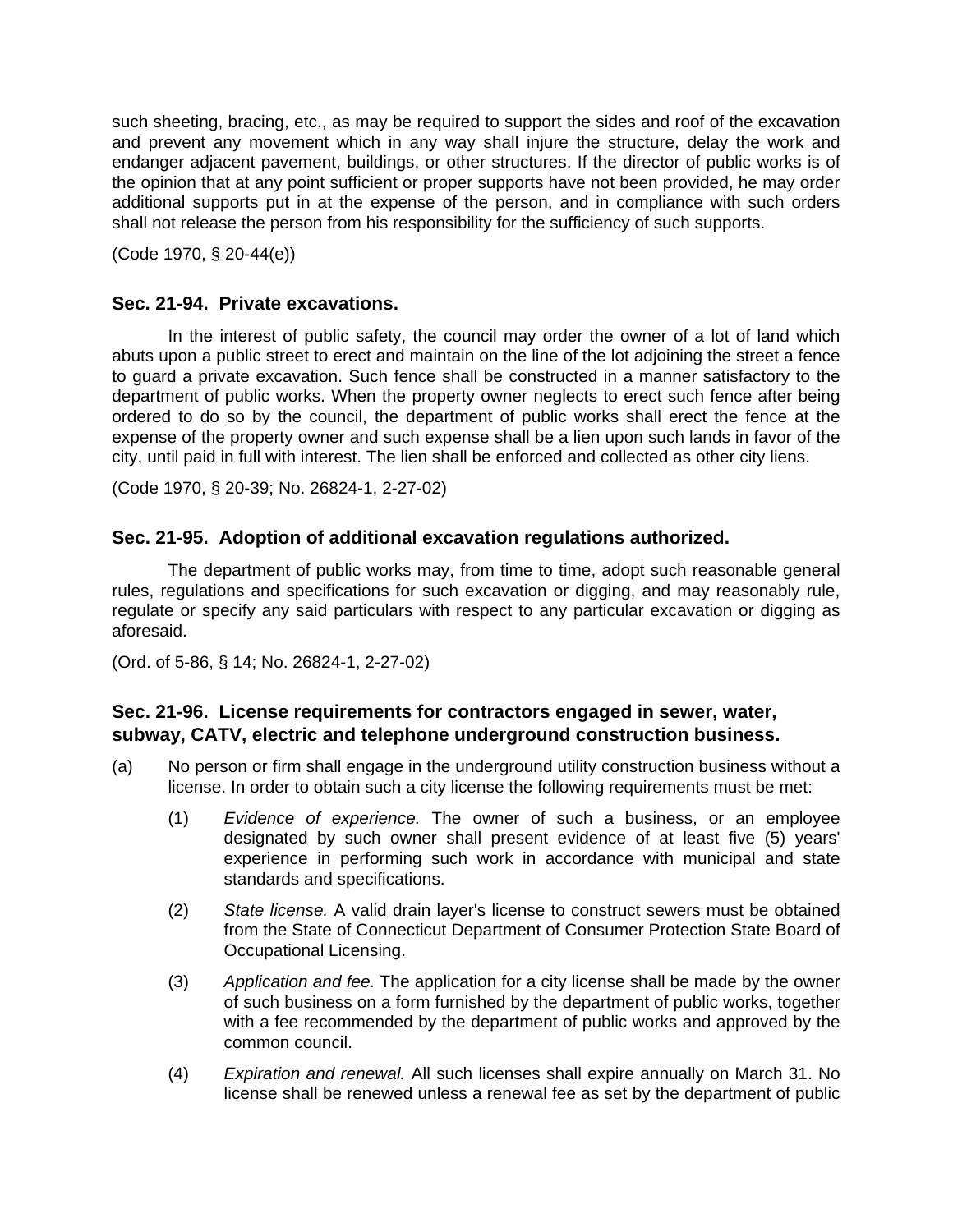works has been paid on or before April 1.

(5) *Surety bond.* No license shall be issued or renewed unless the licensee has filed a certificate of public utility insurance and a surety bond with the department of public works in an amount specified by the department and issued by a surety company authorized to do business in the state, indemnifying the city against any loss or expense in repairing or correcting the work performed by the licensee if it is defective or not in accordance with the provisions of this Code. The contractor must submit a letter from the surety company that it will provided for a thirty-day notice to the city in case of cancellation and/or restrictive amendment of the insurance or bond. Cancellation automatically suspends said license. The bond shall be in force for a period of two (2) years after the acceptance by the department of public works of the permanent pavement repair.

In lieu of the required surety bond, the contractor may deposit a cash amount set by the director for each excavation permit to insure the repair and maintenance of the excavation for two (2) years after the acceptance by the department of public works of the permanent pavement repair. Fifty (50) per cent of this cash deposit will be released to the contractor after approval of the permanent repair and the remaining fifty (50) per cent a the end of the maintenance period, provided the trench repair remains in good condition.

(b) The department of public works is authorized, after a hearing held upon five (5) days' written notice, to revoke or suspend any license for failure to comply with the applicable ordinances or its rules and regulations, or failure to remedy any defective work upon order of the director.

(Ord. of 5-86, § 15; No. 26824-1, 2-27-02)

## **Sec. 21-97. Excavation repair prior to issuance of certificate of occupancy.**

Before a certificate of occupancy can be issued, the department of public works shall submit a report certifying that the utility excavations have been repaired in accordance with city standards.

(Ord. of 3-89; No. 26824-1, 2-27-02; No. 26986-1, 6-12-02)

Secs. 21-98--21-105. Reserved.

# **ARTICLE V. NUMBERING OF BUILDINGS**

### **Sec. 21-106. Street numbers.**

- (a) *Purpose.* The purpose of this section shall be to promote public safety and convenience through the street numbering system, which is essential to the quick and efficient response of firefighting personnel, police officers and emergency medical services.
- (b) *Requirements.*
	- (1) Each property owner shall number or renumber his or her premises in accordance with the number designations established by the city.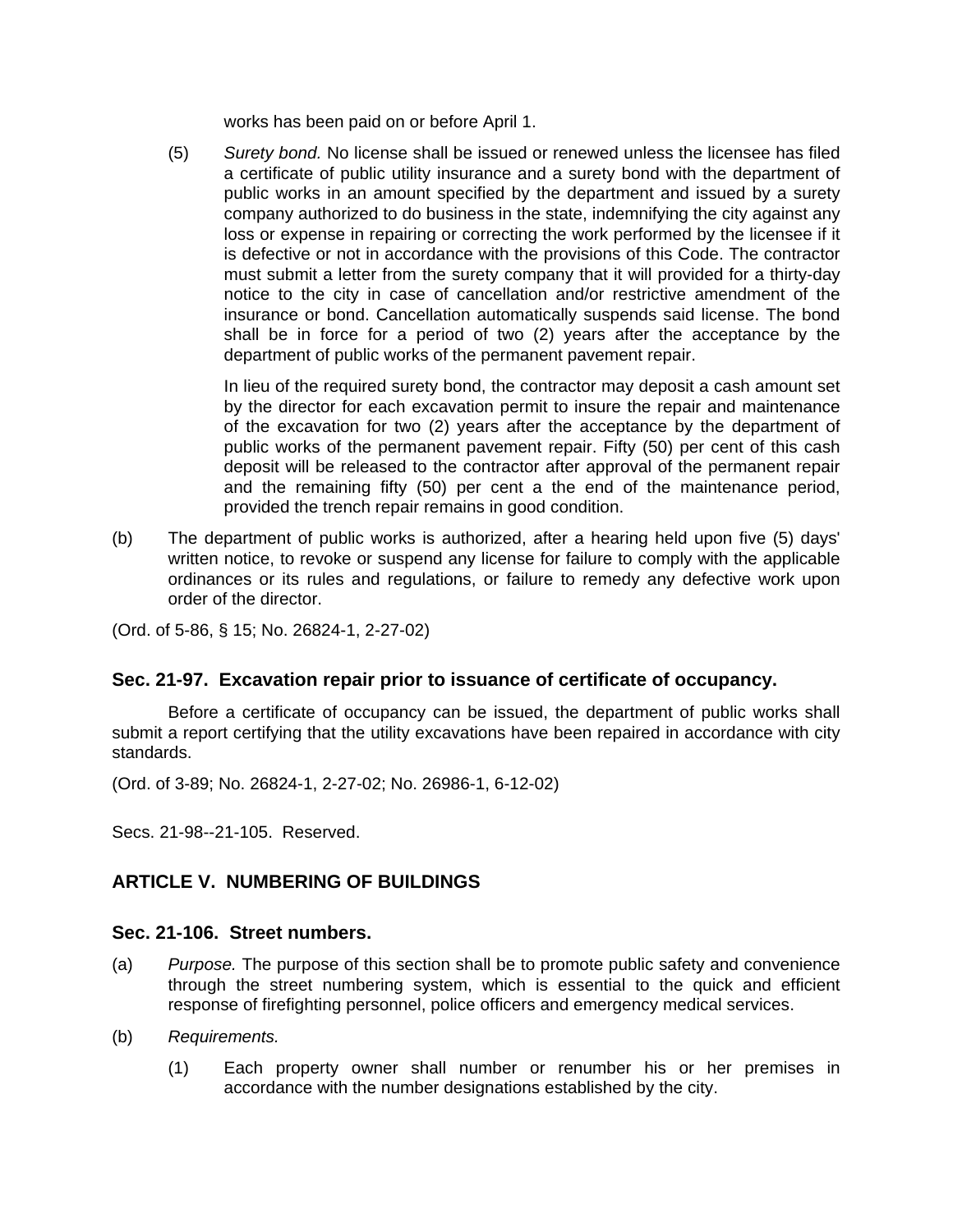- (2) It shall be the duty of owners of all buildings existing at the effective date of the passage of this section to affix numerals indicating the street identification number which has previously been assigned to the building by the city.
- (3) The building department shall not issue a certificate of occupancy or approve final inspection to any new constructed building or any building being renovated or any building requiring a permit from the building department until the requirements of this section are satisfied.
- (4) The fire department, office of the fire marshal, shall not approve any permit or license until the requirements of this section are satisfied.
- (5) On buildings which contain more than three (3) dwelling units which have entrances from interior passages, numerals shall be affixed within five (5) feet of every door by which access is gained.
- (c) *Penalty for violation.* If the property owner shall refuse or neglect to comply with these provisions for more than thirty (30) days after notice, the property owner shall be fined five dollars (\$5.00) a day for each and every day of such refusal or neglect. It shall be the duty of the department of public works, fire department, building department and police department to report to the city's corporation counsel any case of such refusal or neglect at the end of the thirty-day period after the issuance of such notice.
- (d) *Specifications for type and location of numbers.*
	- (1) The street identification number of buildings shall be located on the exterior front of the building which they identify or on a post, column, sign or mailbox located between the street and building. The numerals shall be four (4) inches in height and shall be of a color contrasting with the background to which they are affixed. They shall be not less than four (4) feet nor more than twelve (12) feet from ground level when affixed.
	- (2) The size and location of numerals shall be sufficient to assure their legibility when viewed from the center line of the street on which the building fronts.
	- (3) If the building is set back from the street more than one hundred (100) feet from the center line of the street on which it fronts, or if obstructions do not permit legibility of the numerals, the aforesaid numerals shall be affixed to post, column, sign or mailbox or any other device which shall be located within ten (10) feet of the driveway or walkway to the building.

(Code 1970, § 20-31; Ord. of 10-84)

**Editor's note:** This section is effective May 1, 1985.

#### **Sec. 21-107. Notice of altering numbers or renumbering to be given.**

Before altering the number or numbers of any building or lot upon a street, or renumbering the same, the department of public works shall give notice by advertisement, at least five (5) days before the date fixed for the hearing, to all interested persons to appear and be heard concerning the advisability of the proposed changes. After the hearing has been held, the numbers established by the department of public works with the approval of the council shall be final until altered pursuant to the provisions of this chapter.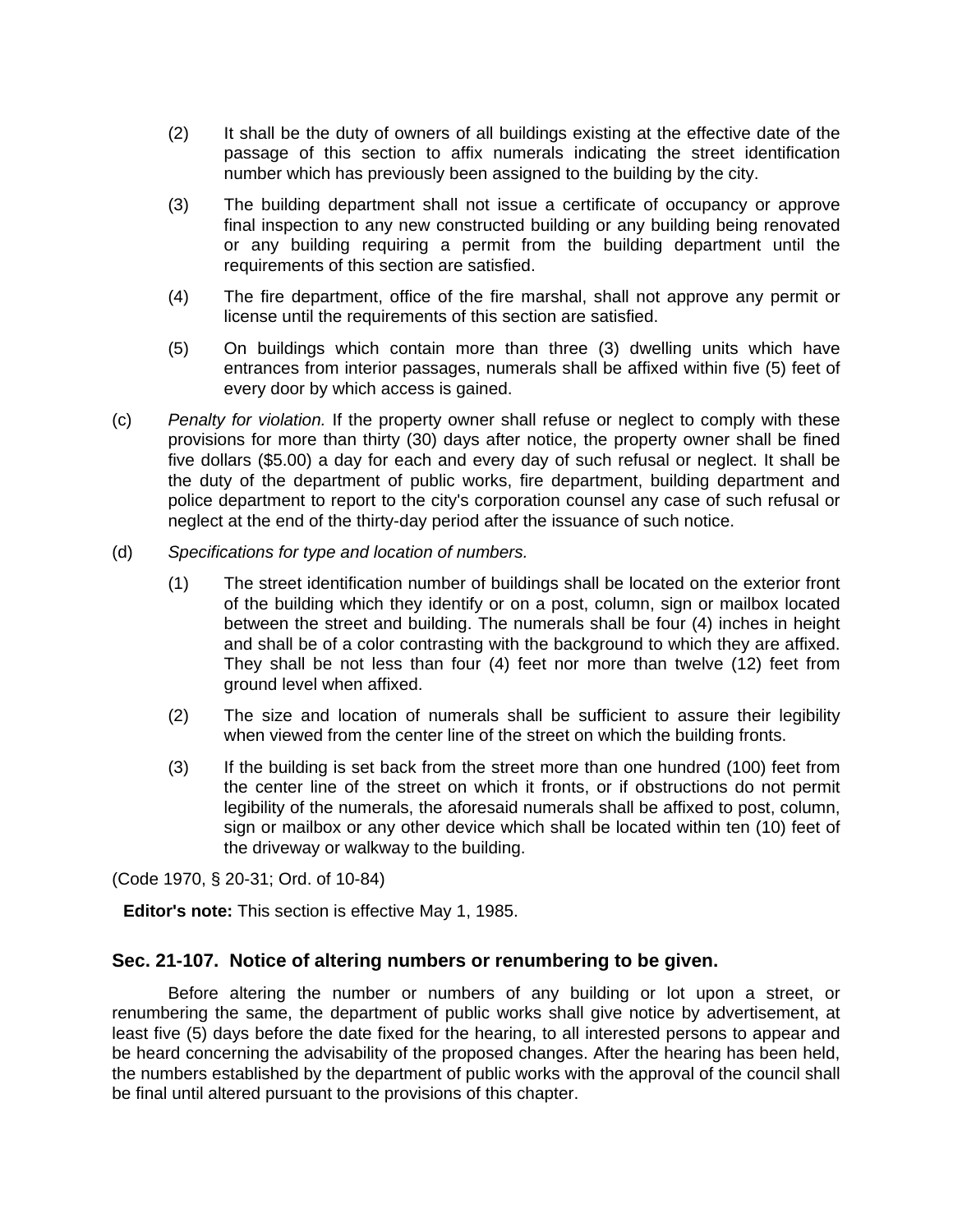(Code 1970, § 20-32; No. 26824-1, 2-27-02)

#### **Sec. 21-108. Property owners to place numbers.**

Each property owner shall number or renumber his premises in accordance with the number designations established by the department of public works with the approval of the council. If such property owner shall neglect or refuse to do so within a reasonable time after notice from the department of public works, the department of public works shall be authorized to remove any old number and place upon the premises the new numbers. The expense of this action by the city may be collected as provided for in section 21-17 of this chapter.

(Code 1970, § 20-33; No. 26824-1, 2-27-02)

Secs. 21-109--21-120. Reserved.

#### **ARTICLE VI. STREET IMPROVEMENTS\***

**\*State law references:** Appropriations for road maintenance, G.S. § 7-125a.

#### **Sec. 21-121. Permanent nature of fund.**

The existing street improvement fund, created for the purpose of defraying the expenses of laying, or repairing sidewalks, curbs or gutters when an owner or occupant of land or building fronting on such sidewalks, curbs and gutters has neglected or refused to comply with the order of the council to lay or repair the same, together with all sums of money now due to the city for such work, and such further sums as the city shall hereafter appropriate for such purpose, shall be and remain a permanent fund, to be known as the street improvement fund.

(Code 1970, § 20-54)

\_\_\_\_\_\_\_\_\_\_

\_\_\_\_\_\_\_\_\_\_

#### **Sec. 21-122. Contractors to be paid from fund.**

When the city contracts with a third party for the laying or repairing of a sidewalk, curb or gutter after the owner or occupant of the land or buildings fronting on such areas has refused or neglected to comply with the order of council in relation thereto, the city shall pay for such work with the street improvement fund.

(Code 1970, § 20-55)

#### **Sec. 21-123. Deposit of receipts.**

All sums now due and all sums to become due to the city for the work of constructing or improving the streets, sidewalks, curbs or gutters where the abutting land owner or occupant has declined to obey the order of the council to make the improvements, shall, when collected, be deposited into the street improvement fund.

(Code 1970, § 20-56)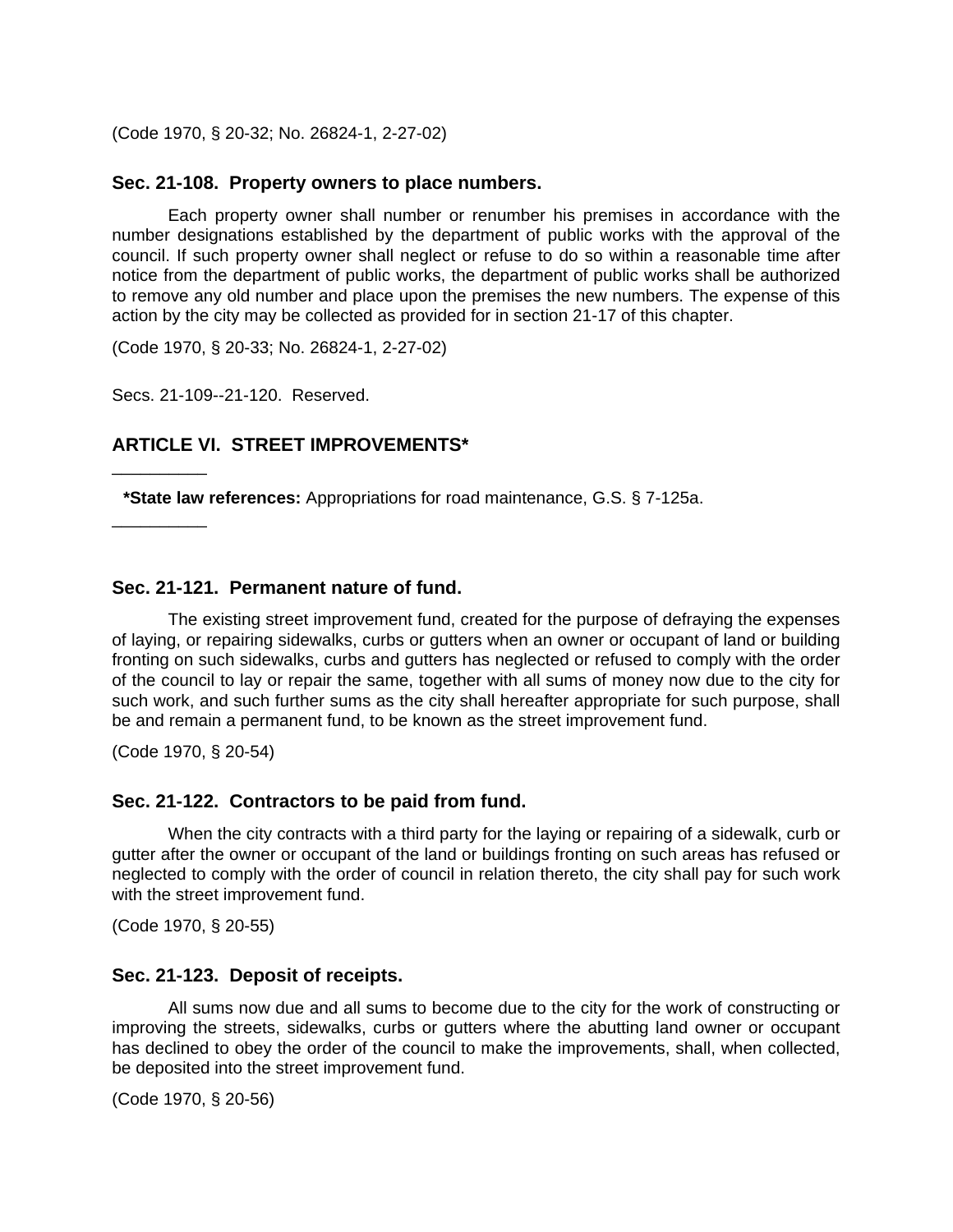### **Sec. 21-124. Assessments and damages.**

- (a) *Assessments.* Assessments on abutting property owners or occupants for street or public walk improvements shall be deposited into the street improvement fund.
- (b) *Damages.* Damages paid in the condemnation of any property used in the improvement of any street or public walk shall be paid out of the street improvement fund.

(Code 1970, § 20-57)

## **Sec. 21-125. Excess of assessment or damages.**

- (a) *Excess assessment.* Where the amount of any assessment for benefits conferred under section 21-124(a) exceeds the amount of the damages paid for property condemned, the excess shall be transferred to the street department to pay for the maintenance of the street or public walk involved.
- (b) *Excess damages.* Where the amount of damages paid in condemnation under section 21-124(b) exceeds the amount of the assessments for benefits conferred by the construction or improvement of a street or public walk, the council shall replenish the street improvement fund.

(Code 1970, § 20-58)

### **Sec. 21-126. Treasurer to report.**

The city treasurer shall include in his annual report to the council, a statement of the receipts, disbursements and balance of the street improvement fund.

(Code 1970, § 20-59)

### **Sec. 21-127. Effect of refusal to pay for street improvement expenses.**

Whenever the owner of land or buildings fronting on sidewalks, curbs and gutters refuses to pay for the laying or repairing of such areas, and the city has paid for such work from the street improvement fund, the fact of nonpayment shall be recorded and shall constitute a lien, against the property and the matter of nonpayment referred to the corporation counsel for appropriate action to ensure the collection of the debt owed the city.

(Code 1970, § 20-60)

Secs. 21-128--21-140. Reserved.

# **ARTICLE VII. STREET LIGHTING**

### **Sec. 21-141. Supervision over public street lamps.**

The public street lamps shall be under the care and control of the department of public works, subject to the orders and instructions of the council. No public street lamp shall be erected, changed, altered or removed without the consent of the council.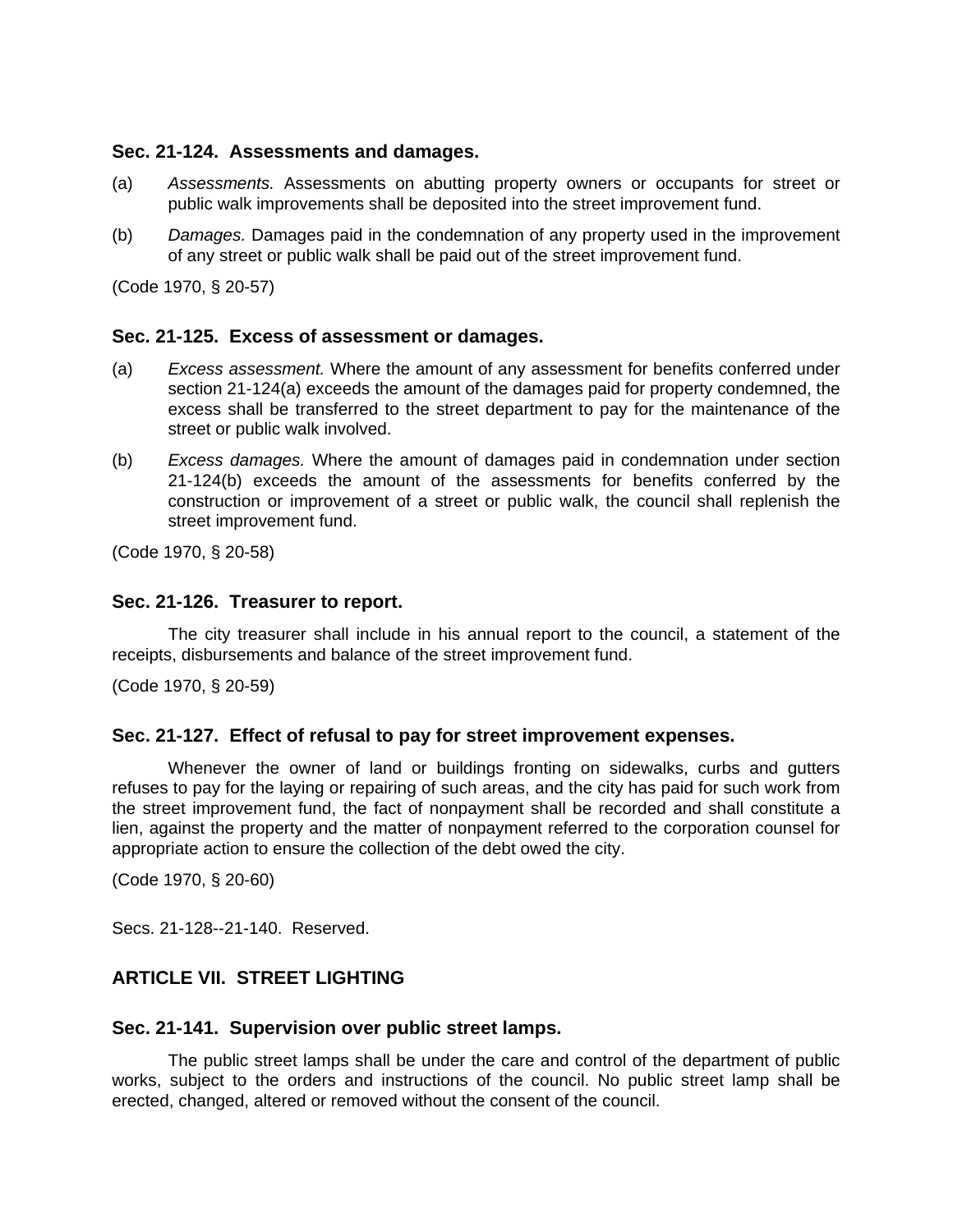(Code 1970, § 20-36; No. 26824-1, 2-27-02)

#### **Sec. 21-142. Destruction of street lamps prohibited.**

It shall be unlawful for any person to wilfully damage or destroy any electric light, lamp, lantern, post or frame erected or maintained by the city for the purpose of lighting the streets and public places, or light or extinguish any public lamp or other light without proper authority, or in any way wilfully interfere with the proper use and management of the public lights in the city.

(Code 1970, § 20-27)

#### **Sec. 21-143. Designating lamps in reports to council.**

Whenever the department of public works reports any matter to the council relating to the erection, change, alteration or removal of any street lamp, it shall include the number and location of the lamp referred to in its report.

(Code 1970, § 20-28; No. 26824-1, 2-27-02)

#### **Sec. 21-144. Map of street lamps; record.**

The department of public works shall have a map of the city made showing the location of and denoting by a number each public street lamp, which number shall be duplicated in stencil on the lamp pole. This number shall be preceded by the number of the ward where the lamp is located. The department shall also keep a record book containing the number and location of each lamp within the city, the date each lamp was ordered erected by the council, and all changes, alterations or removals of such lamp. This book shall be kept by the clerk when not in use by the department of public works and shall be a part of the city records.

(Code 1970, § 20-29; No. 26824-1, 2-27-02)

#### **Sec. 21-145. Sign poles and posts in street; prohibited.**

Except as provided by law, no sign pole or post, or other pole or post, except those lawfully erected for the support of wires used by electric light, power, telegraph and telephone companies shall be placed, erected or maintained upon or near any curb in the streets.

(Code 1970, § 20-30)

Secs. 21-146--21-160. Reserved.

### **ARTICLE VIII. STREET AND DRIVEWAY CONSTRUCTION**

#### **Sec. 21-161. Laying out and opening streets.**

(a) *Approval of council.* No proposed street or highway shall be laid out or opened to the public within the limits of the city until the grade, layout, location, width and improvements of such streets or highway, including building lines, have received the approval of the council and such approval has been filed in the office of the clerk.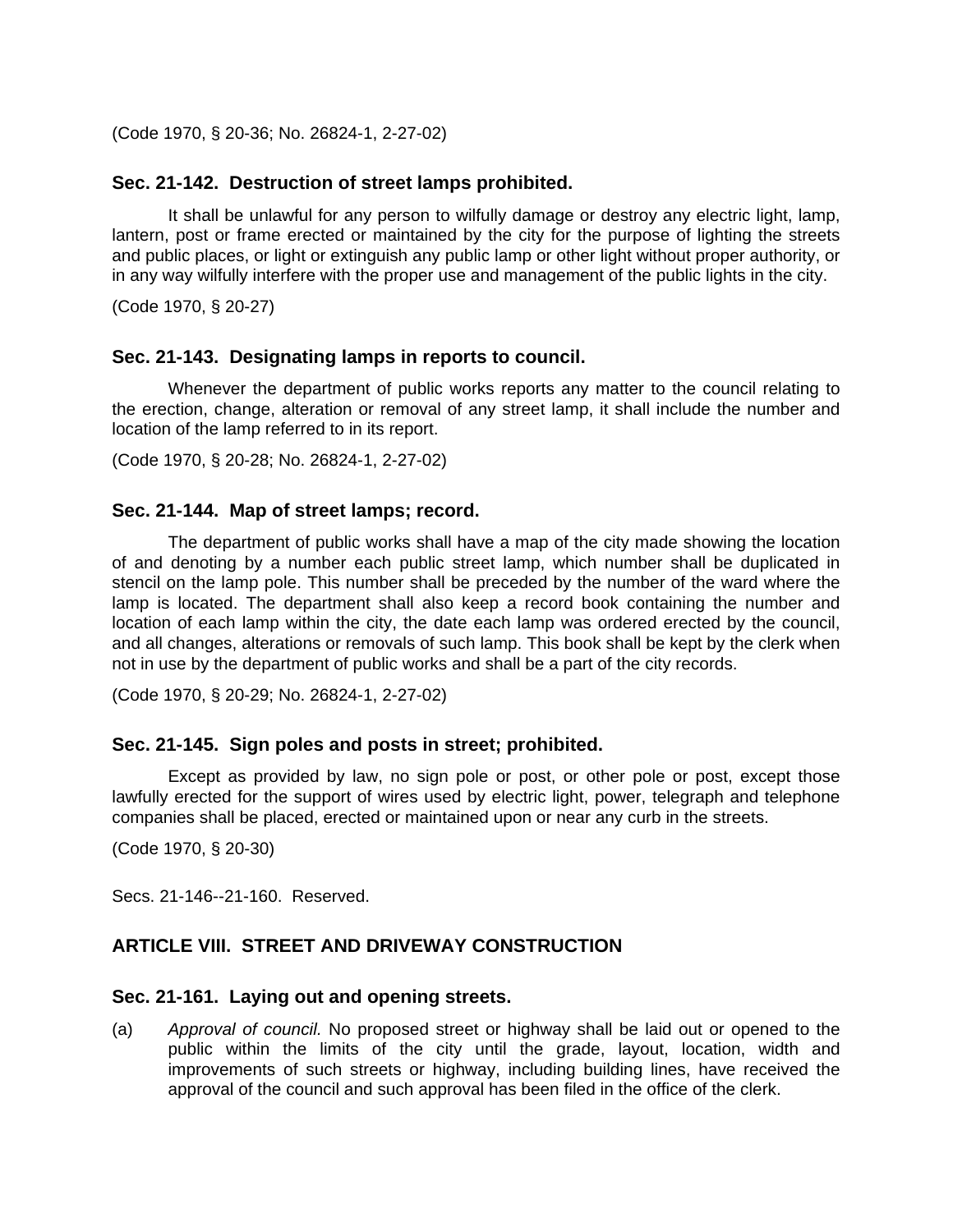- (b) *Unapproved streets to be closed.* The department of public works shall immediately close any street or highway opened or laid out in violation of this section and keep the same closed until the grade, layout, location, width and improvements thereof have received the approval required in paragraph (a) of this section.
- (c) *Applicability to city agencies.* The terms of this provision shall apply to and include the activities of all agencies of the city government.

(Code 1970, § 20-61; No. 26824-1, 2-27-02)

## **Sec. 21-162. Expense of grading, working and laying out street; approval required.**

No approval or acceptance of any proposed street or highway shall be given unless the expense of grading, working and laying out of such street or highway in the manner approved by the council has been provided for by one of the following methods:

- (1) The street or streets shall be graded in accordance with the requirements set forth in the city subdivision regulations;
- (2) The property owner or person applying for the approval of such street or highway may undertake and agree to grade and work the street, executing such instruments and giving such security for the performance of the agreement as shall be satisfactory to the city plan commission;
- (3) The street or highway shall be laid out in accordance with the provisions of the charter, and the assessment for damages and benefits shall be made in accordance with the charter.

(Code 1970, § 20-62)

### **Sec. 21-163. Map and plan required by department of public works.**

Prior to the approval of a proposed street or highway the property owner or person applying for such approval shall submit a map and plan of the same to the department of public works. The department of public works shall examine the map, the premises and surrounding property, and shall consider the following factors:

- (1) Location, grade and layout;
- (2) Future extensions and connections with other streets;
- (3) Connections with the sewer and water services of the city and their extensions; and
- (4) The present and future growth of the city.

(Code 1970, § 20-63; No. 26824-1, 2-27-02)

### **Sec. 21-164. Recommendation by the department of public works.**

After examining the map and plan required by section 21-163 of this article, the department of public works shall recommend to the council such layout, width, grade, location or relocation, building lines and improvements of the street or highway as it shall deem proper,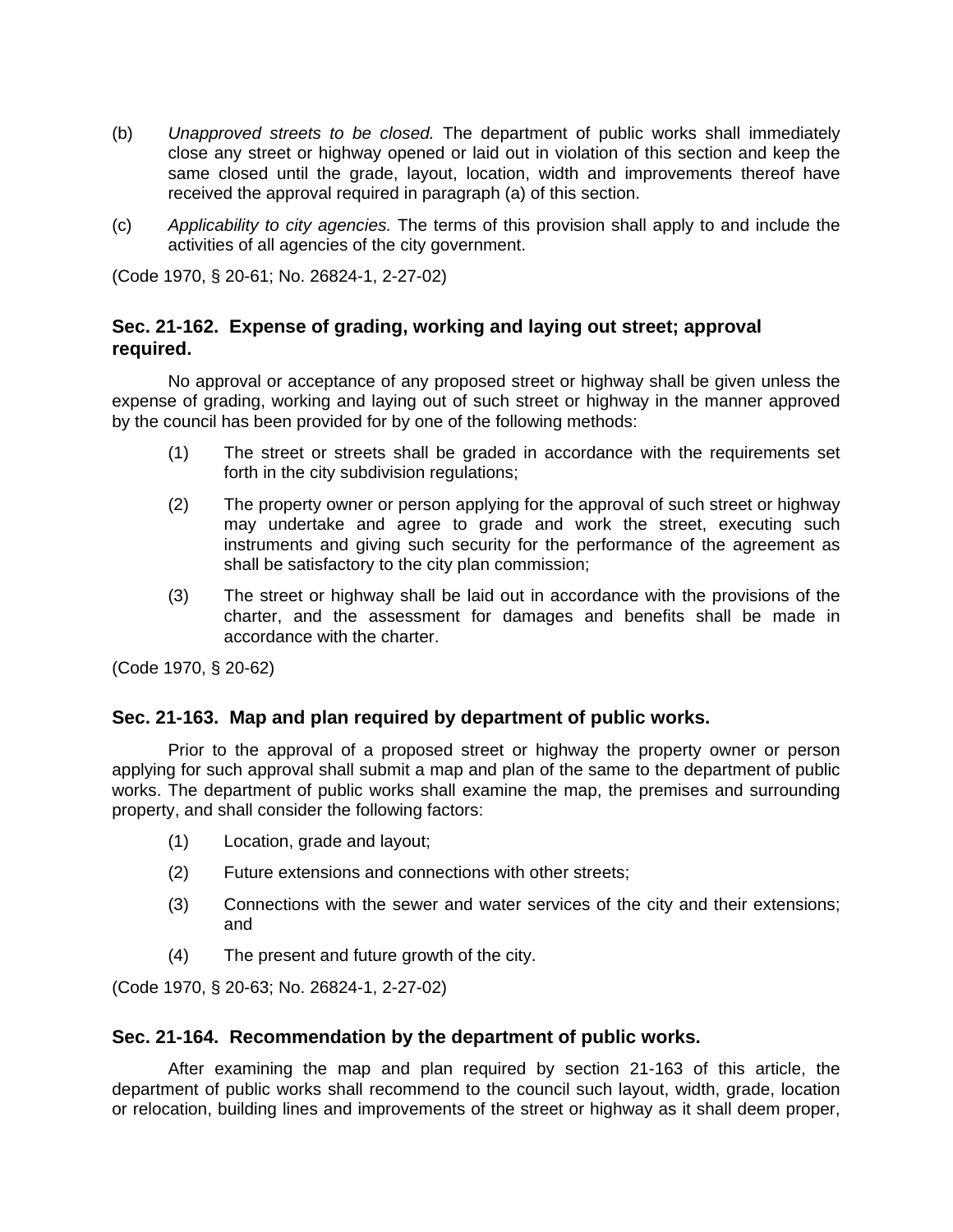together with its recommendation as to which of the financing methods described in section 21-162 shall be adopted.

(Code 1970, § 20-64; No. 26824-1, 2-27-02)

#### **Sec. 21-165. Monuments required.**

Prior to the approval of any proposed street or highway, the property owner or the person applying for the approval shall have a sufficient number of monuments erected so as to define the proposed street lines. The monuments shall conform to the department of public works specifications.

(Code 1970, § 20-65; Ord. of 5-86, § 16; No. 26824-1, 2-27-02)

#### **Sec. 21-166. Building permits and laying of pipes; approval required.**

No permit for the construction of building abutting on a proposed street and not abutting on any other approved street shall be issued until approval for the proposed street has been given, and no water main, water pipes, sewer or sewer pipes or street lights shall be laid or erected in such proposed street until such approval has been given, except by special permission of the council on recommendation of the department of public works.

(Code 1970, § 20-66; No. 26824-1, 2-27-02)

**Cross references:** Licenses, permits and miscellaneous business regulations, Ch. 14.

#### **Sec. 21-167. New streets; opening and acceptance.**

- (a) No person shall lay out or open a new city street unless such street has been accepted and approved by the council.
- (b) No new city street shall be accepted by the council or opened to public use unless the following requirements have been met:
	- (1) The street has been properly graded, and grade, street, and building lines have been established thereon; and
	- (2) Maps showing the proper grade, street and building lines have been filed with the department of public works.
- (c) No grade of any existing or proposed street, highway or sidewalk shall be altered except by order of the council.
- (d) Where new streets have not been accepted by the city, the department of public works shall give an estimated proper grade, but this shall not be considered an acceptance of such street. As a condition precedent to the acceptance of the street, such grade shall be subject to change by the council at any time.

(Code 1970, § 20-67; No. 26824-1, 2-27-02)

#### **Sec. 21-168. Connections with sewer, water and gas lines.**

(a) *Property owners to make connections.* If a street is to be paved or repaired with a hard surface, each abutting property owner shall be notified by the department of public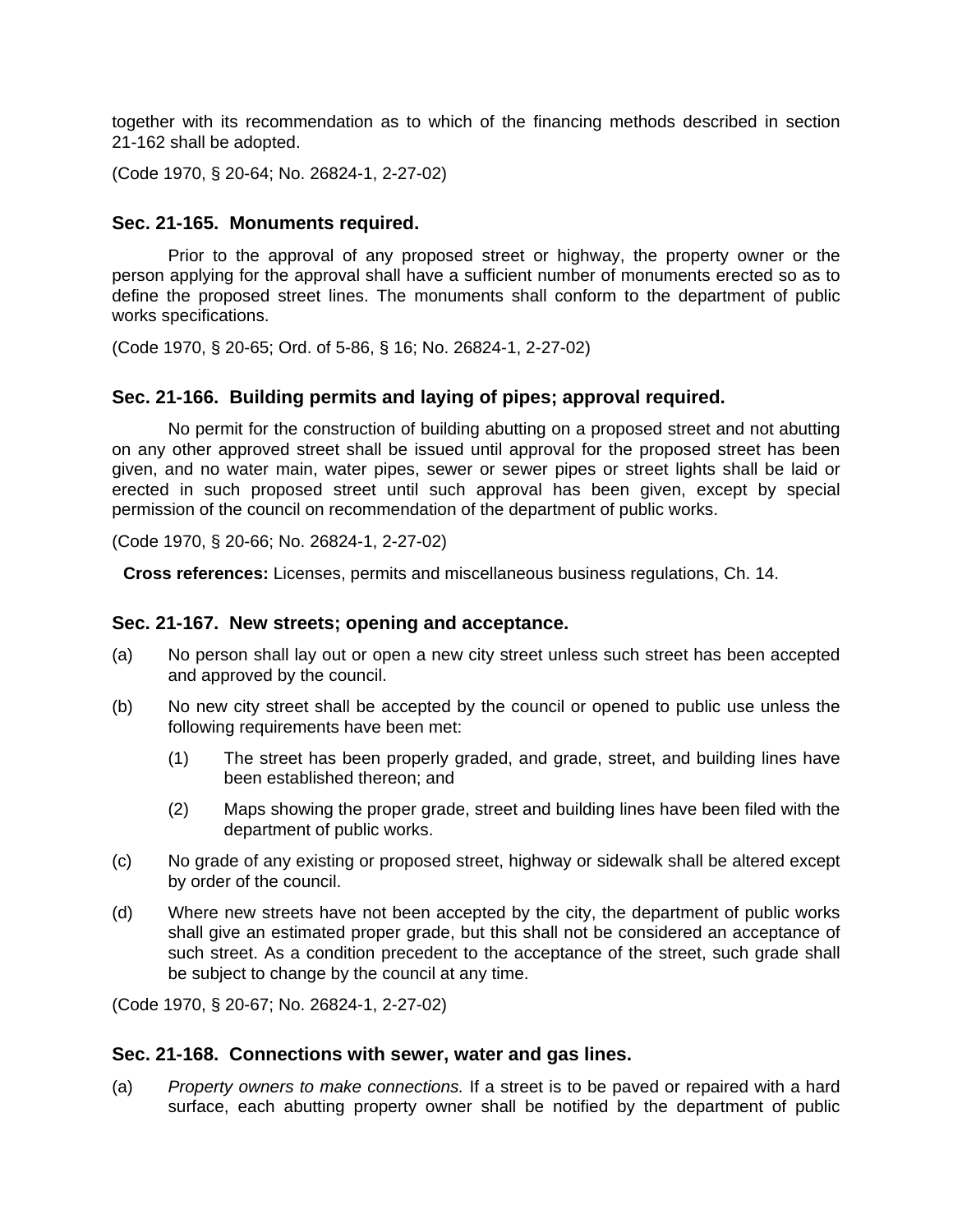works, by mail to the last known address of such owner or by notice published in a city newspaper at least two (2) weeks before the paving or repairs are commenced. Thereafter, every such owner shall connect his premises with the main lines of sewers, water and gas by service pipes from such mains in the street to be paved or repaired to the inside of the curb or paving line of the street. The property owner shall also lay a curb in front of such premises, if not already laid.

(b) *Failure of property owner to make connections.* If a property owner fails to make the required connections within the time specified in the notice, the work may be done by the department of public works, and the expense thereof shall be borne by the property owner and the same shall be and remain a lien upon the property to be enforced and collected as other city liens. The department of public works shall see that a certificate of the lien is recorded within sixty (60) days after the completion of the work, unless the expense shall have been previously paid.

(Code 1970, § 20-68; No. 26824-1, 2-27-02)

### **Sec. 21-169. Property owner to pay for storm water connections made by city.**

No property owner along a street in which a storm water sewer is laid who fails to connect his premises with such sewer before such street is paved or repaired with a hard surface shall be permitted to connect with such sewer until he has paid to the city the expense of the connection with such sewer to the curb line in front of his property together with interest from the time the city completed such connection.

(Code 1970, § 20-69)

### **Sec. 21-170. Bituminous concrete driveways.**

- (a) Any contractor constructing a bituminous concrete driveway to a city street shall:
	- (1) File a certificate of public liability insurance with minimum coverage as specified by the department of public works; and
	- (2) Obtain a written permit for the construction of such driveway from the department of public works.
- (b) The construction of a bituminous concrete driveway shall meet the following specifications:
	- (1) Where cement concrete curbs and cement concrete walks exist, the apron between the sidewalk and the curb shall be constructed with a concrete monolithic pour according to the sidewalk specifications and shall be not less than six (6) inches in thickness. Cement concrete herein referred to shall be in accordance with sections 21-65 and 21-73 of this Code.
	- (2) Where concrete curbs exist and there is no opening left for a driveway, the section at the curb to be used for the driveway must be removed for a depth of ten (10) inches and for a width of five (5) feet wider than the width of the bituminous concrete driveway to be constructed. It must be formed and reconstructed with cement poured concrete leaving a recess of three and one-half (3 1/2) inches below the top of the curb grade. No bituminous concrete driveway shall be laid over the recess in the concrete curb.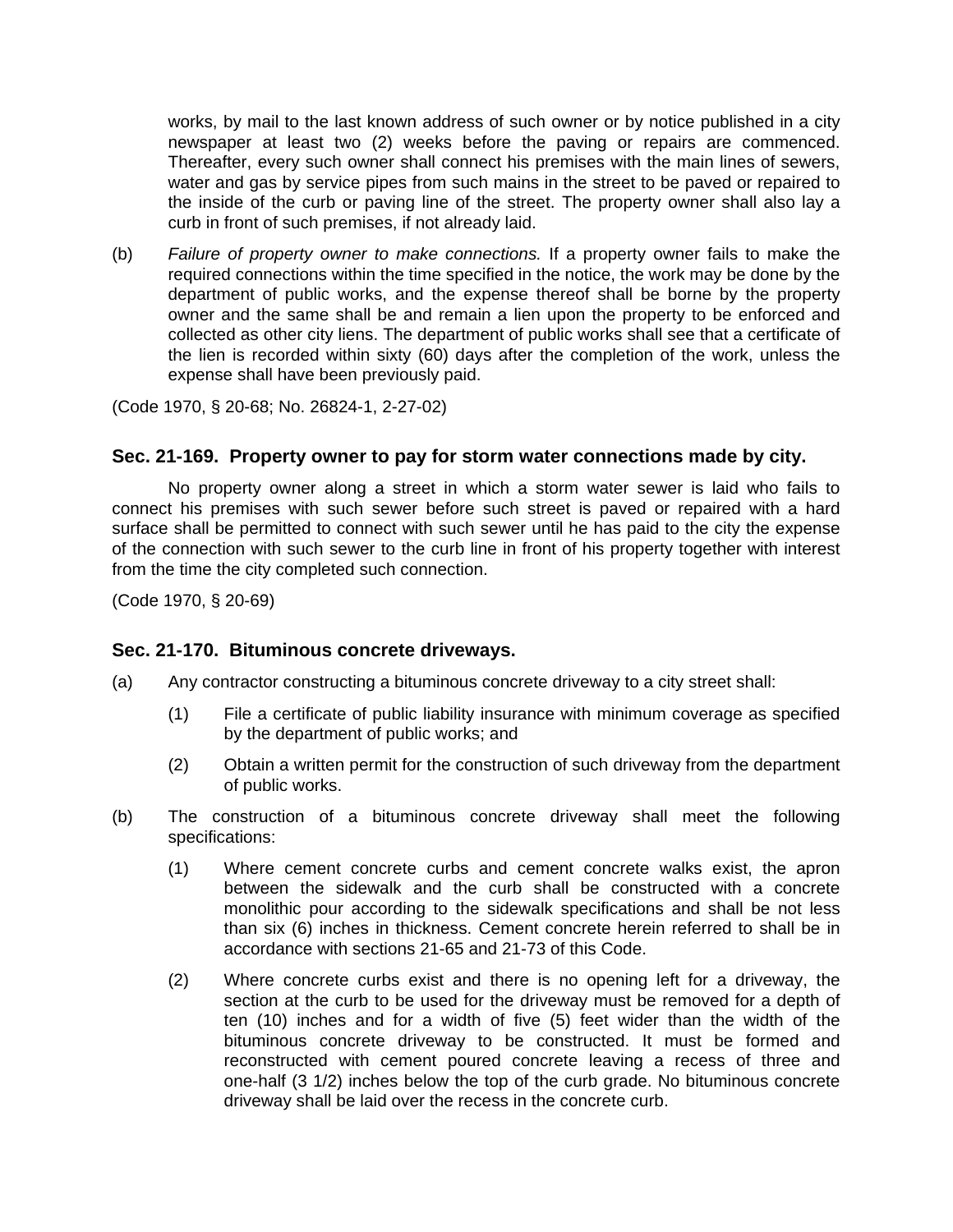- (3) Where there are no cement curbs or sidewalks, the bituminous concrete driveway shall not extend into the street beyond the proposed curb line.
- (4) The concrete driveway apron, curb and sidewalk shall be constructed in one monolithic pour.
- (5) A fee recommended by the department of public works and approved by the common council will be charged for each permit.

(Code 1970, § 20-79; Ord. of 2-73; Ord. of 5-86, § 17; No. 26824-1, 2-27-02)

Secs. 21-171--21-189. Reserved.

# **ARTICLE IX. DISPOSITION OF LOST, STOLEN OR ABANDONED SHOPPING OR LAUNDRY CARTS**

#### **Sec. 21-190. Purpose.**

The proliferation of lost or stolen shopping or laundry carts abandoned or discarded on public and private property causes blighting conditions in the community, results in the obstruction of free access to public and private sidewalks, streets, parking lots and other ways, and impedes emergency services. For the aforesaid reasons, such lost, stolen or abandoned shopping or laundry carts are hereby declared to be a public nuisance which shall be subject to abatement in the manner set forth in this article. The purpose of this article is to set forth reasonable regulations for the removal of lost or abandoned shopping or laundry carts from public or private property, to complement and supplement provisions of state law, and to adopt local regulations to the extent not otherwise preempted by state statute.

(Ord. of 10-00)

#### **Sec. 21-191. Definitions.**

For the purposes of this article, the following definitions shall apply:

*Shopping cart* means a basket which is mounted on wheels or a similar device generally used in a retail establishment by a customer for the purpose of transporting goods of any kind. The term "shopping cart" includes a laundry cart.

*Laundry cart* means a basket which is mounted on wheels and used in a coin-operated laundry or dry-cleaning retail establishment by a customer and an attendant for the purpose of transporting fabrics and the supplies necessary to process them.

*Police officer* means a police officer employed by the City of New Britain.

*Public works employee* means an employee of the department of public works of the City of New Britain.

*Required identification* means all the information required to identify the name of the owner. The identification should be permanently affixed with the following information:

- (a) Identifying the owner of the cart or the retailer, or both.
- (b) Notifying the public of the procedure to be utilized for authorized removal of the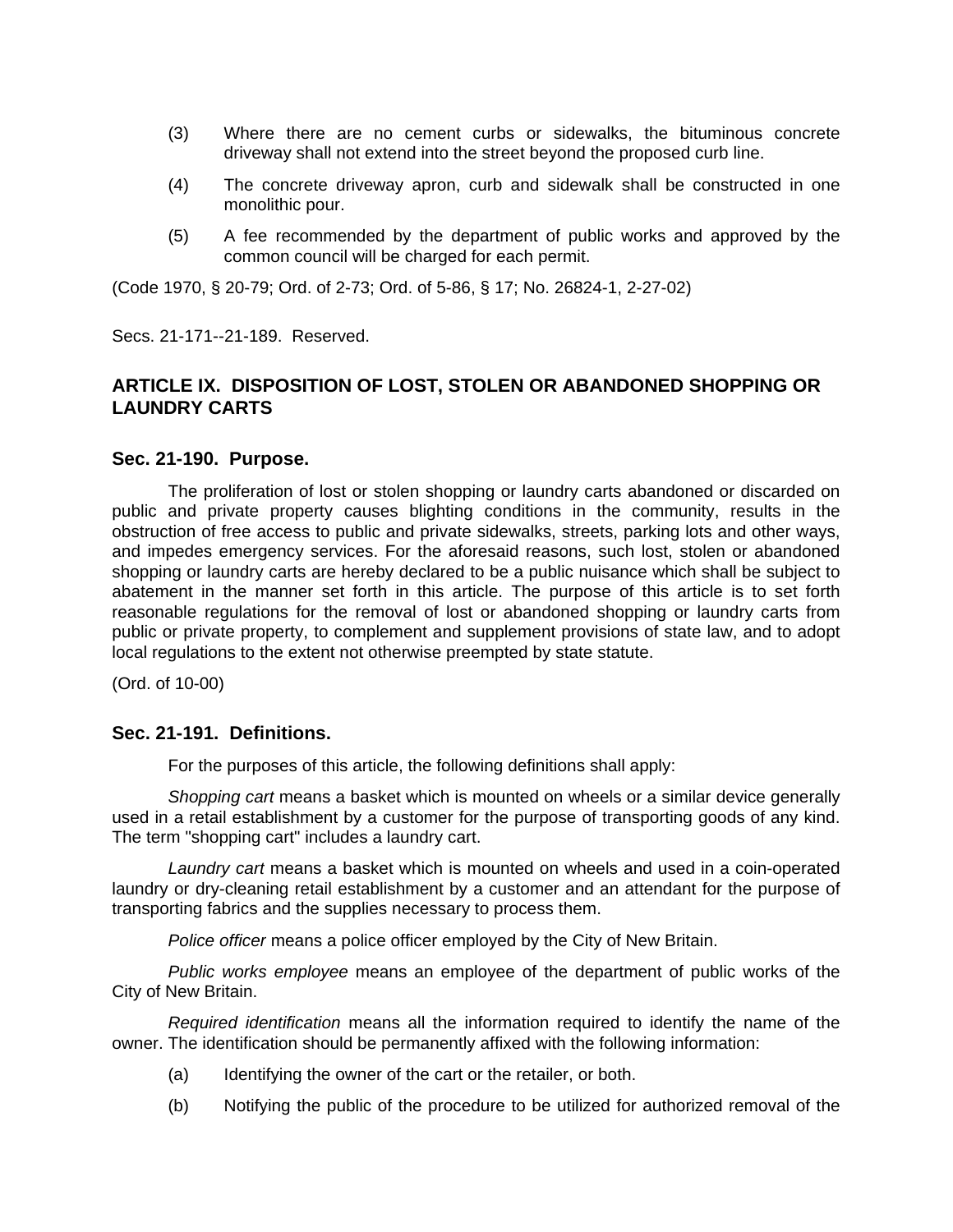cart from the premises.

- (c) Notifying the public that the unauthorized removal of the cart from the premises or parking area of the retail establishment, or the unauthorized possession of the cart, is a violation of law.
- (d) Listing a valid telephone number or address for returning the cart removed from the premises or parking area to the owner or retailer.

(Ord. of 10-00)

### **Sec. 21-192. Enforcement.**

The provisions of this article shall be enforced by any police officer or public works employee. To the extent otherwise permitted by law, said City of New Britain police officers may enter onto any public or private property in the city to retrieve, remove, store and dispose of any lost, stolen or abandoned shopping or laundry cart, or any part thereof. To the extent otherwise permitted by law, said City of New Britain public works employees may enter onto any public or private property in the city to retrieve, remove, store and dispose of any lost, stolen or abandoned shopping or laundry cart, or any part thereof.

(Ord. of 10-00)

## **Sec. 21-193. Retrieval of shopping or laundry carts.**

The city may immediately retrieve any lost, stolen or abandoned shopping or laundry cart where the cart causes blighting conditions in the community, result in the obstruction of free access to public and private sidewalks, streets, parking lots and other ways, and impede emergency service.

(Ord. of 10-00)

### **Sec. 21-194. Storage and disposal of shopping or laundry carts.**

- (a) Any shopping or laundry cart retrieved by the City of New Britain pursuant to section 21-193, retrieval of shopping or laundry carts, shall be impounded and removed to the transfer station.
- (b) Any shopping or laundry cart which does not have identification affixed thereto and is impounded by the City of New Britain shall be stored and disposed as follows:
	- (1) The personnel retrieving the shopping or laundry cart shall attach a tag thereto, or make a written report, identifying the date, time and general location from where the shopping cart was removed as well as the name of the personnel who retrieved the shopping or laundry cart.
	- (2) The shopping or laundry cart shall be delivered and custody thereof given to the custodian at the transfer station.
- (c) If the shopping or laundry cart has the name, address, telephone number, or other identifying marks of any retail establishment or person thereon, the city shall attempt to notify such establishment of the retrieval and location of the shopping or laundry cart and provide an opportunity for such establishment or person to establish ownership or the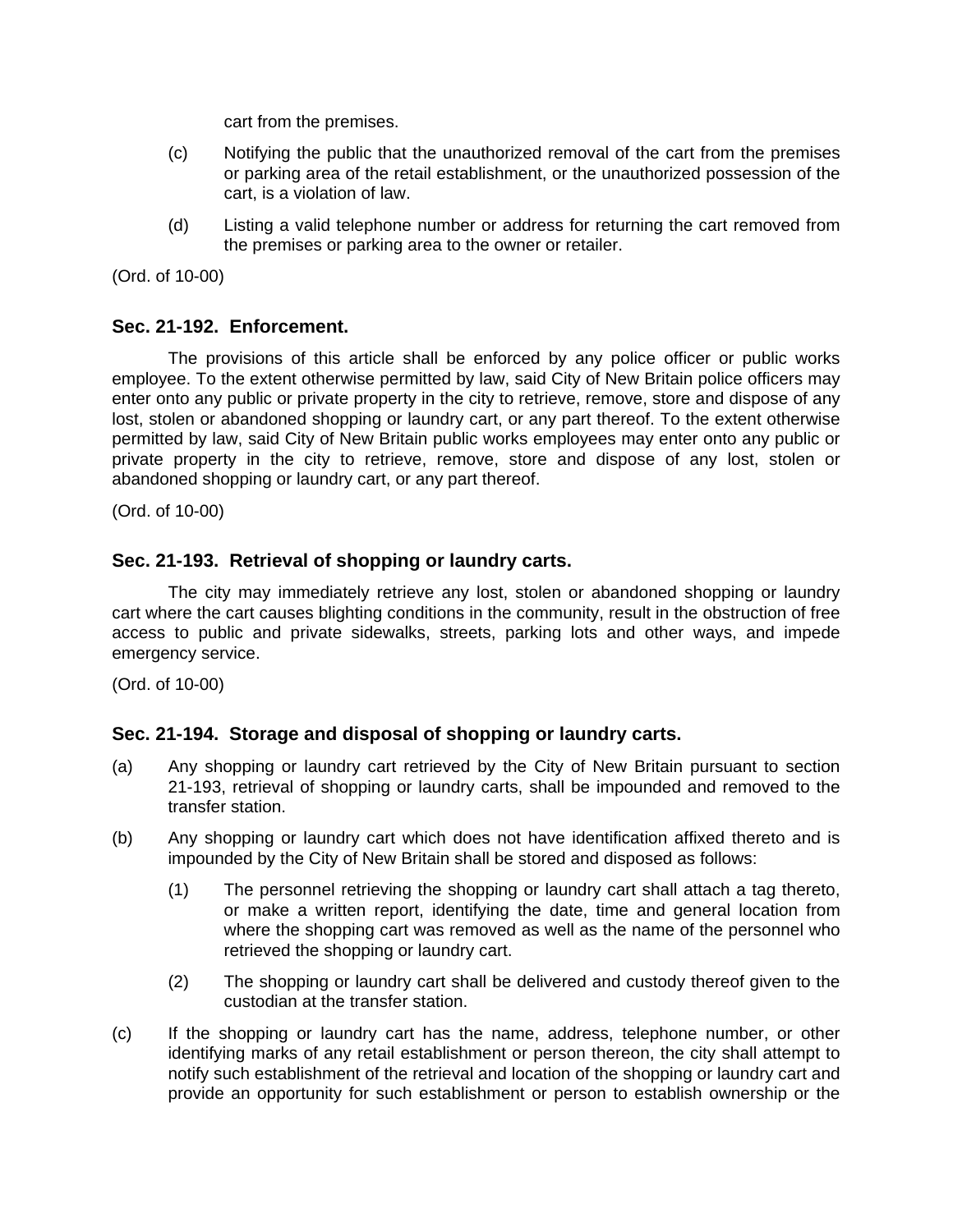right to possession of the retrieved shopping or laundry cart to the custodian.

- (d) The shopping or laundry cart shall be released to any establishment or person who submits evidence satisfactory to the custodian to prove ownership or the right to possession of the shopping or laundry cart. The shopping or laundry cart shall be released only upon payment of the fifteen dollar (\$15.00) retrieval fee by cash or certified check payable to the City of New Britain.
- (e) If the owner or other person or establishment entitled to possession of the shopping or laundry cart does not appear and present evidence satisfactory to the custodian for the release of the shopping or laundry cart within two (2) calendar days excluding Saturday and Sunday following the date of the notice of violation provided pursuant to subsection (c) above, the shopping or laundry cart may be sold or disposed of by the custodian.

(Ord. of 10-00)

## **Sec. 21-195. Criminal prosecution.**

Any person who wrongfully removes a shopping or laundry cart from the owner shall be subject to criminal prosecution as provided for in the Connecticut General Statutes.

(Ord. of 10-00)

Secs. 21-196--21-209. Reserved.

## **ARTICLE X. NEWSRACKS**

### **Sec. 21-210. Intent and purpose.**

The common council of the City of New Britain finds and declares that:

- (a) *Findings:*
	- (1) The uncontrolled placement and maintenance of newsracks in public rights-of-way presents an inconvenience and danger to the safety and welfare of persons using such rights-of-way; including pedestrians, persons entering and leaving vehicles and buildings, and persons performing essential utility, traffic control and emergency services.
	- (2) Newsracks so located as to cause an inconvenience or danger to persons using public rights-of-way, and unsightly newsracks located therein, constitute public nuisances.
	- (3) It is a matter of public necessity that the City of New Britain protect children and unconsenting adults in and on its public streets, sidewalks, transportation facilities and other public rights-of-way from viewing public displays of offensive sexual material. Such displays are thrust indiscriminately upon unwilling audiences of adults and children and constitute assaults upon individual privacy.
	- (4) These factors constitute an unreasonable interference with and obstruction of the use of public rights-of-way, constitute an unwarranted invasion of individual privacy, are injurious to health, offensive to the senses, and constitute such an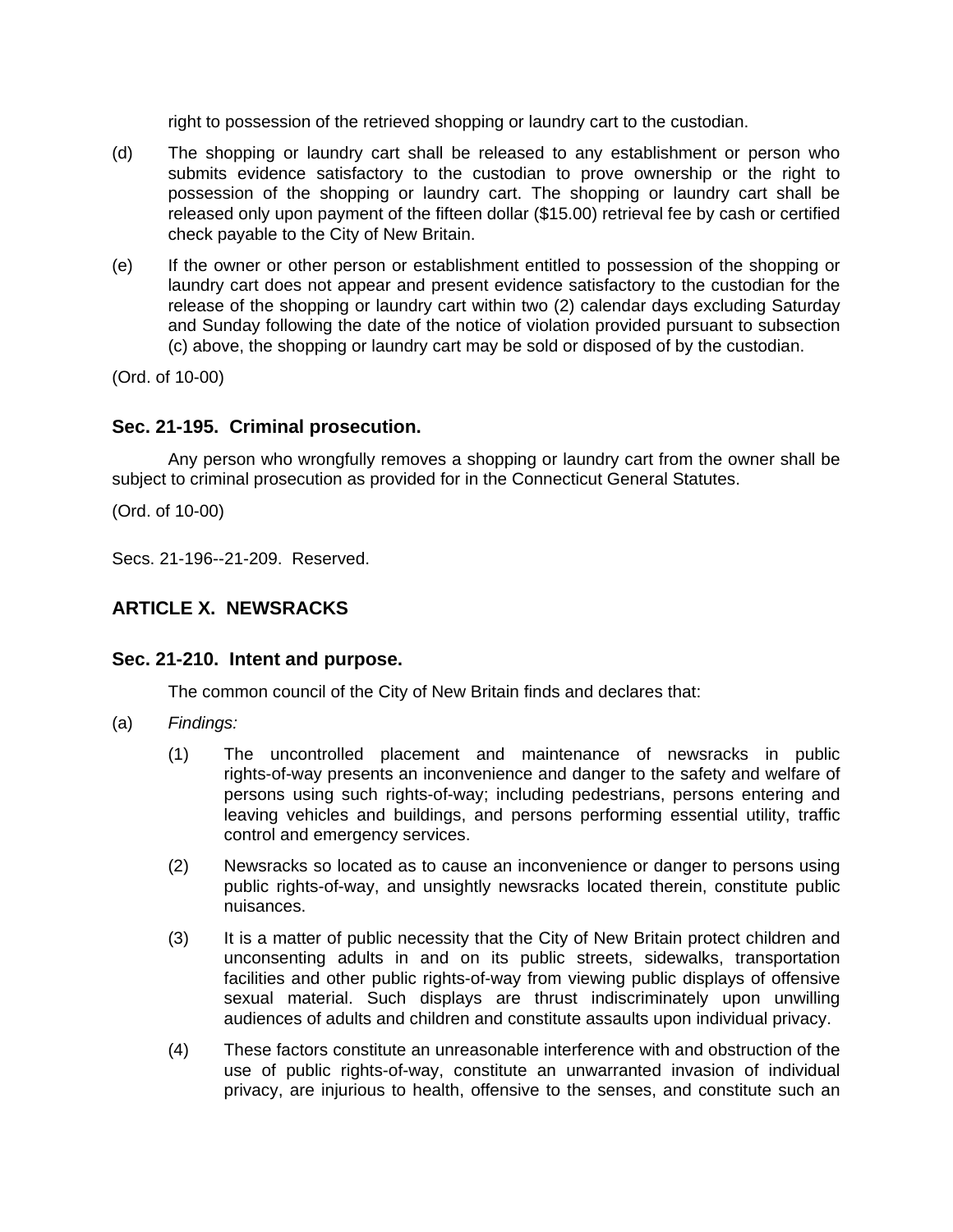obstruction of the free use of property as to interfere in the comfortable enjoyment of life and property by the entire community.

- (5) The common council recognizes, however, that the use of such rights-of-way is so historically associated with the sale and distribution of newspapers and publications that access to those areas for such purposes should not be absolutely denied. The common council further finds that these strong and competing interests require a reasonable accommodation which can only be satisfactorily achieved through the means of this article which is designed to accommodate such interests regulating the time, place and manner of using such newsracks.
- (b) *Purpose.* The purpose of this article is to provide uniform guidelines for and to regulate the installation, operation and maintenance of newsracks in public rights-of-way in the City of New Britain so that such newsracks shall not unduly obstruct sidewalks, interfere with the public's right to unhampered passage therein, create traffic congestion or illegal parking or stopping by motorist in order to purchase newspapers, damage municipal property because of the chaining of newsracks to poles, traffic standards, trees or other fixtures, interfere with the performance of municipal services, create unsightly conditions and endanger the safety and welfare of the inhabitants of the City of New Britain so as to:
	- (1) Provide for pedestrian and driving safety and convenience;
	- (2) Ensure no unreasonable interference with the flow of pedestrian or vehicular traffic, including ingress to, or egress from, any place of business or from the street to the sidewalk;
	- (3) Provide reasonable access for the use and maintenance of sidewalks, poles, posts, traffic signs and signals, hydrants, mailboxes, and similar appurtenances, and access to locations used for public transportation purposes;
	- (4) Reduce visual blight on the public rights-of-way, protect the aesthetics and value of surrounding properties, and protect the quiet of residential areas;
	- (5) Reduce exposure of the city to personal injury or property damage claims and litigation; and
	- (6) Protect the right to distribute information protected by the United States and Connecticut Constitutions through use of newsracks.
- (c) *Preservation of constitutional rights.* It is not the intent of this article to in any way discriminate against, regulate, or interfere with the publication, circulation, distribution, or dissemination of any printed material that is constitutionally protected.

(Ord. of 10-00)

### **Sec. 21-211. Definitions.**

For the purposes of this article, the following words and phrases shall have the meanings given herein. When not inconsistent with the context, words used in the present tense include the future, words in the plural include the singular and words in the singular include the plural.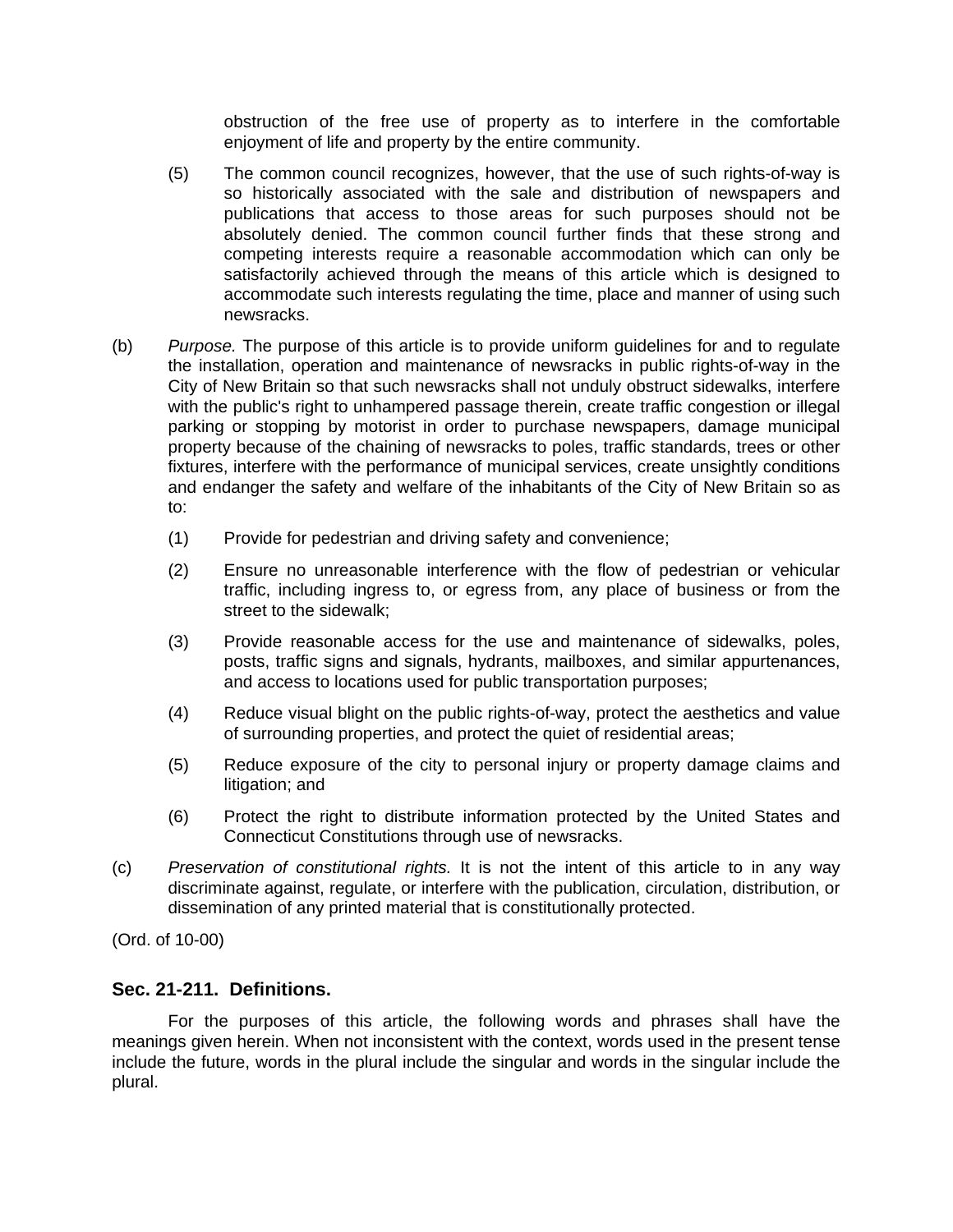- (a) *Chief of police:* The head of the New Britain Police Department or his duly designated representative.
- (b) *Distributor:* Any person responsible for the installation, operation or maintenance of a newsrack in a public right-of-way.
- (c) *Newsrack:* Any self-service or coin-operated box, container, storage unit or other dispenser installed, operated, or maintained for the display and sale of newspapers, periodicals or other printed matter.
- (d) *Person:* An individual person, firm, corporation or other entity.
- (e) *Public right-of-way:* Any area owned and/or maintained by the City of New Britain or any other governmental entity, open for use of the public for vehicular or pedestrian travel, including but not limited to roadways, sidewalks, streets, alleys, public grounds or other rights-of-way.
- (f) *Roadway:* That portion of any highway improved, designed, or ordinarily used for vehicular travel, exclusive of the berm or shoulder.
- (g) *Sidewalk:* That portion of a street between the curb lines or lateral lines of a roadway and the adjacent property lines and any surface provided for exclusive use by pedestrians.
- (h) *Street:* The entire area encompassed by a roadway and a sidewalk.

(Ord. of 10-00)

### **Sec. 21-212. Newsracks prohibited.**

- (a) No person shall install, use, or maintain any newsrack which projects onto, into, or which rests, wholly or in part, upon the roadway of any public street.
- (b) No person shall install, use, or maintain any newsrack which in whole or in part rests upon, in, or over any public sidewalk or parkway:
	- (1) When such installation, use, or maintenance endangers the safety of persons or property;
	- (2) When such site or location is used for public utility purposes, public transportation purposes, or other governmental use;
	- (3) When such newsrack unreasonably interferes with or impedes the flow of pedestrian or vehicular traffic, including parked or stopped vehicles; the ingress in or egress from any residence or place of business; the use of poles, posts, traffic signs or signals, hydrants, mailboxes, or other objects permitted at or near said location;
	- (4) When such newsrack interferes with the cleaning of any sidewalk by the use of mechanical sidewalk cleaning machinery; or
	- (5) In any other manner inconsistent with or in violation of the provisions of this article.

(Ord. of 10-00)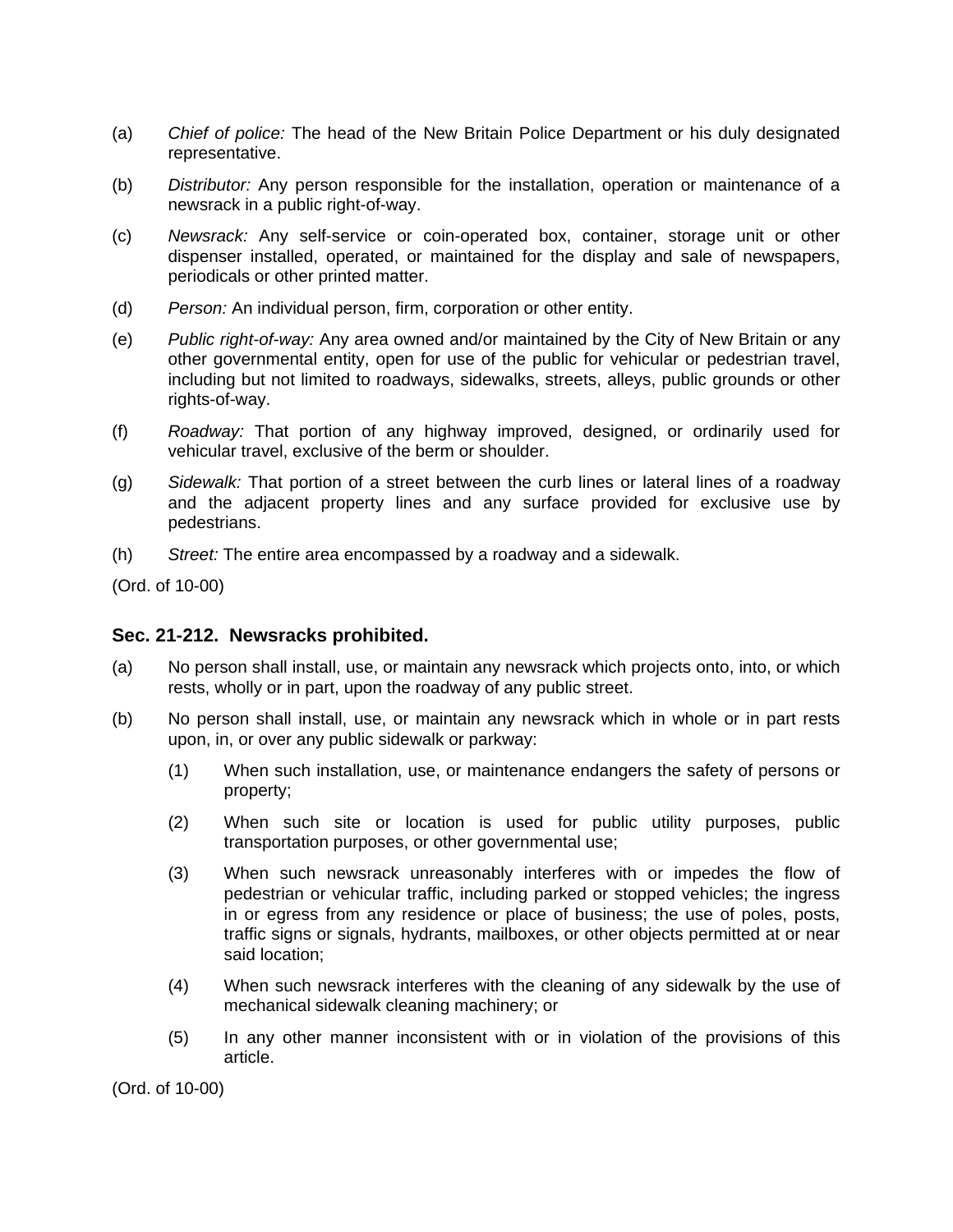### **Sec. 21-213. Permit required.**

It shall be unlawful for any person, firm or corporation to erect, place, maintain or operate, on any public street or sidewalk, or in any other public way or place, in the City of New Britain any newsrack without first having obtained a permit from the chief of police specifying the exact location of such newsrack. One permit may be issued to include any number of newsracks, and shall be signed by the applicant.

(Ord. of 10-00)

## **Sec. 21-214. Application for permit.**

- (a) Application for such permit shall be made, in writing, to the chief of police upon such form as shall be provided by him and shall contain the name and address of the applicant, the proposed specific location of said newsrack, and shall be signed by the applicant.
- (b) From the above application information the chief of police shall approve or reject the locations and shall be guided therein solely by the standards and criteria set forth in this article. In any case where the chief of police disapproves of a particular location, such disapproval shall be without prejudice to the registrant designating a different location or locations.
- (c) The chief of police shall assign a number to each such permit issued.

(Ord. of 10-00)

### **Sec. 21-215. Conditions for permit.**

- (a) Such newsrack or newsracks and the installation, use or maintenance thereof shall be conditioned upon observance of the provisions of this article. Permits shall be issued within seventy-two (72) hours (excluding Saturday, Sunday and legal holidays) after the application has been filed. A permit fee of fifteen dollars (\$15.00) shall be required for each proposed location.
- (b) Such permits shall be valid for three (3) years and shall be renewable pursuant to the procedure for original applications referred to in section 21-214 and upon payment of the fifteen dollar (\$15.00) permit fee.

(Ord. of 10-00)

### **Sec. 21-216. Hold harmless.**

Every owner of a newsrack who places or maintains a newsrack on a public sidewalk or parkway in the City of New Britain shall file a written statement with the chief of police in a form satisfactory to the corporation counsel, whereby such owner agrees to indemnify and hold harmless the city, its officers, and employees, from any loss, liability, or damage, including expenses and costs, for bodily or personal injury, and for property damage sustained by any person as a result of the installation, use and/or maintenance of a newsrack within the City of New Britain. Such statement shall also certify the newsrack owner's agreement that the city is not liable for any damage to such newsracks.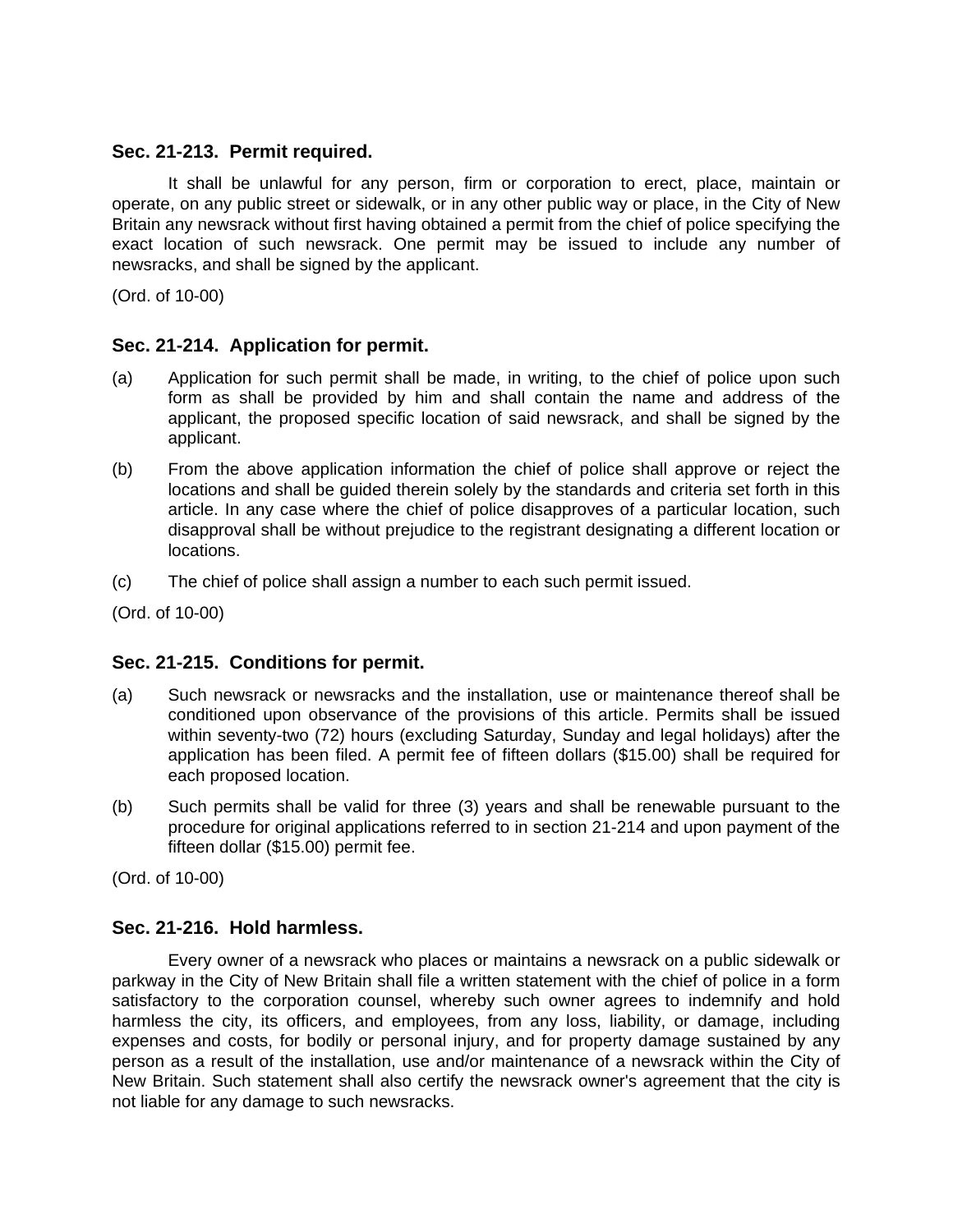(Ord. of 10-00)

### **Sec. 21-217. Insurance.**

Every owner of a newsrack who places or maintains a newsrack on a public sidewalk or parkway shall provide the City of New Britain with a certificate of liability insurance coverage issued by an insurance company licensed to do business in the state of Connecticut insuring the applicant and the City of New Britain against all claims for damages to bodily injury, including death, and property which could arise in connection with the installation, operation or maintenance of a newsrack in the City of New Britain. The minimum coverage of such policy shall be one million dollars (\$1,000,000.00) aggregate personal injury claims, five hundred thousand dollars (\$500,000.00) aggregate property damage claims and two hundred fifty thousand dollars (\$250,000.00) per each occurrence. The policy, by its terms, shall not be cancelable prior to the expiration date of the permit without thirty (30) days' written notice to the city.

(Ord. of 10-00)

### **Sec. 21-218. Newsrack identification required.**

Every person who places or maintains a newsrack on the streets of the City of New Britain shall have his permit number, name, address and telephone number affixed to the newsrack in a place where such information may be easily seen. Prior to the designation of location by the chief of police under section 21-219 herein, the registrant shall present evidence of compliance with this section.

(Ord. of 10-00)

### **Sec. 21-219. Location, placement of and number of newsracks.**

Any newsrack which rests in whole or in part upon, or on any portion of a public right-of-way or which projects onto, into, or over any part of a public right-of-way shall be located in accordance with the provisions of this section:

- (a) No newsrack shall be used or maintained which projects onto, into, or over any part or the roadway of any public street, or which rests, wholly or in part upon, along, or over any portion of the roadway of any public street.
- (b) No newsrack shall be chained, bolted, or otherwise attached to any fixture located in the public right-of-way, except to other newsracks.
- (c) Newsracks may be placed next to each other, provided that no group of newsracks shall extend for a distance of more than five (5) feet along a curb, and a space of not less than three (3) feet shall separate each group of newsracks.
- (d) No newsrack shall be placed, installed, used or maintained:
	- (1) Within five (5) feet of any marked crosswalk.
	- (2) Within fifteen (15) feet of the curb return of any unmarked crosswalk.
	- (3) Within five (5) feet of any fire hydrant, fire call box, police call box or other emergency facility.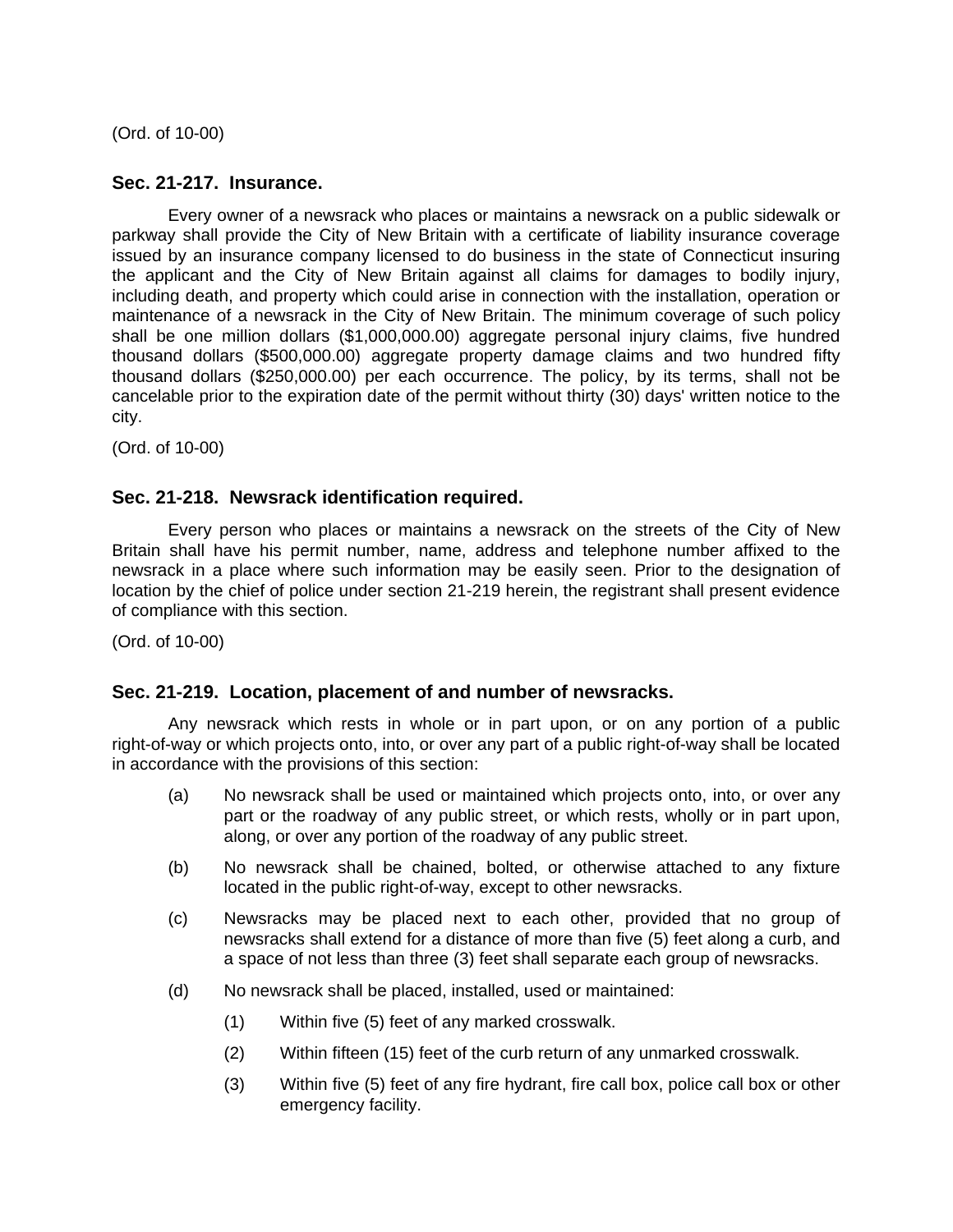- (4) Within five (5) feet of any driveway.
- (5) Within three (3) feet ahead or twenty-five (25) feet to the rear or any sign marking a designated bus stop.
- (6) Within five (5) feet of the outer end of any bus bench.
- (7) At any location whereby the clear sidewalk space for the passageway of pedestrians is reduced to less than six (6) feet.
- (8) Within three (3) feet of or on any public area improved with lawn, flowers, shrubs, trees or other landscaping, or within three (3) feet of any display window of any building abutting the sidewalk or parkway or in such a manner as to impede or interfere with the reasonable use of such window for display purposes.
- (9) Within five hundred (500) feet of any other newsrack containing the same issue or edition of the same publication, within a commercial or business district.
- (10) Within one thousand five hundred (1,500) feet of any other newsrack containing the same issue or edition of the same publication, within a residential district.
- (11) On any access ramp for disabled persons.
- (e) No more than eight (8) newsracks shall be located on any public right of way within a space of two hundred (200) feet in any direction within the same block of the same street; provided, however, that no more than sixteen (16) newsracks shall be allowed on any one block. In determining which newsracks shall be permitted to be located or to remain if already in place, the chief of police shall be guided solely by the following criteria:
	- (1) First priority shall be daily publications (published five (5) or more days per week).
	- (2) Second priority shall be publications published two (2) to four (4) days per week.
	- (3) Third priority shall be publications published one day per week.

(Ord. of 10-00)

### **Sec. 21-220. Standards for maintenance and installation.**

Any newsrack which in whole or in part rests upon, in or over any public sidewalk or parkway, shall comply with the following standards:

- (a) No newsrack shall exceed four (4) feet in height, two (2) feet in width, or two (2) feet in thickness.
- (b) No newsrack shall be used for advertising signs or publicity purposes other than that dealing with the display, sale, or purchase of the newspaper or news periodical sold therein.
- (c) Each newsrack shall be equipped with a coin-return mechanism to permit a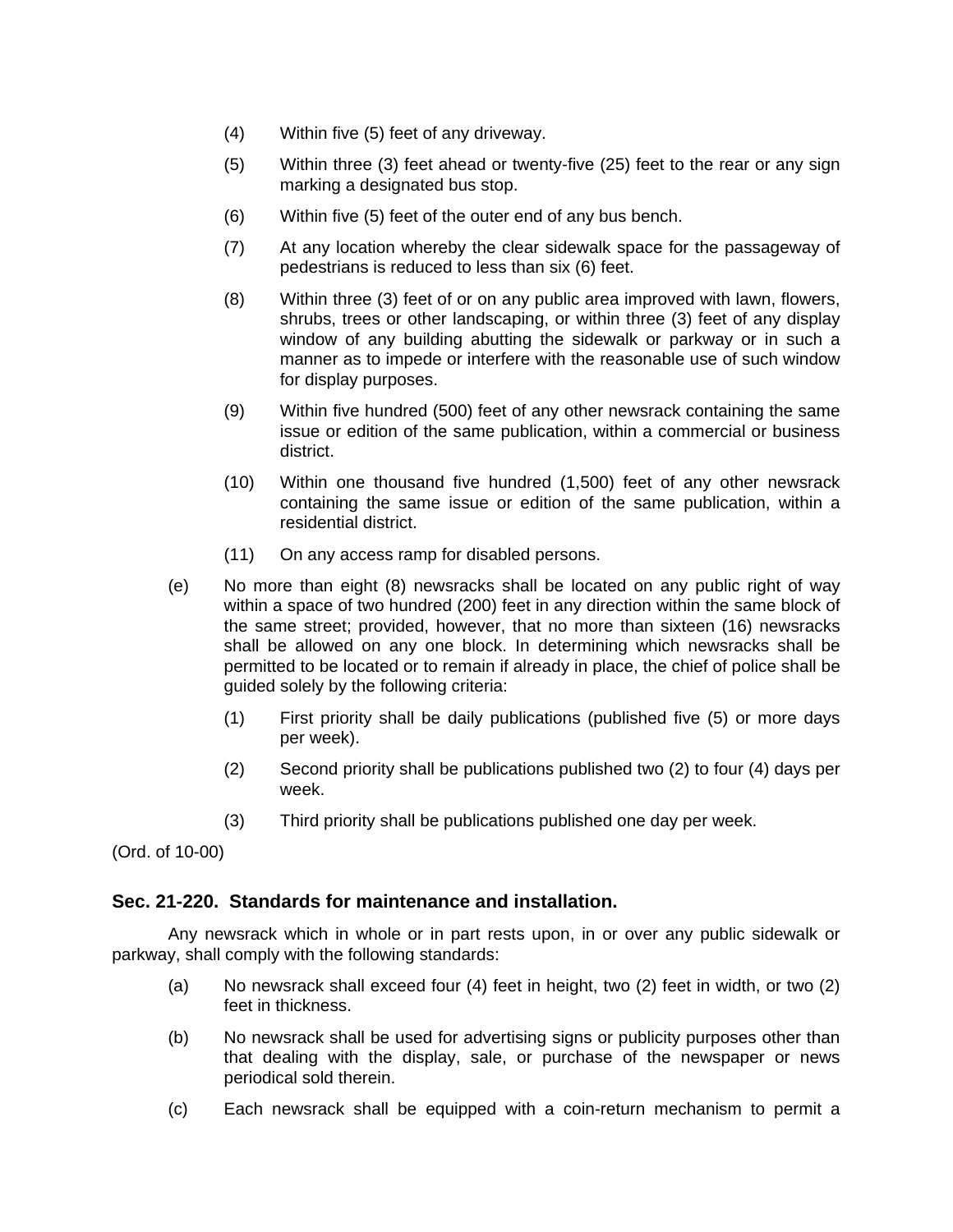person using the machine to secure an immediate refund in the event the person is unable to receive the paid for publication. The coin-return mechanism shall be maintained in good working order. This subsection shall not apply to newsracks for publications offered free of charge.

- (d) Each newsrack shall have affixed to it in a readily visible place so as to be seen by anyone using the newsrack, a notice setting forth the name and address of the distributor and the telephone number of a working telephone service to call to report a malfunction, or to secure a refund in the event of a malfunction of the coin-return mechanism, or to give the notices provided for in this article.
- (e) Each newsrack shall be maintained in a neat and clean condition and in good repair at all times. Specifically, but without limiting the generality of the foregoing, each newsrack shall be serviced and maintained so that:
	- (1) It is reasonably free of dirt and grease;
	- (2) It is reasonably free of chipped, faded, peeling and cracked paint and graffiti in the visible painted areas thereof;
	- (3) It is reasonably free of rust and corrosion in the visible unpainted metal areas thereon;
	- (4) The clear plastic or glass parts thereof, if any, through which the publications therein are viewed are unbroken and reasonably free of cracks, dents, blemishes and discoloration;
	- (5) The paper or cardboard parts or inserts thereof are reasonably free of tears, peeling or fading; and
	- (6) The structural parts thereof are not broken or unduly misshapen.

(Ord. of 10-00)

## **Sec. 21-221. Display of certain matter prohibited.**

Publications offered for sale from newsracks placed or maintained on or projecting over the street or sidewalk shall not be displayed or exhibited in a manner which exposes to public view from the street or sidewalk any of the following:

- (a) Any statements or words describing explicit sexual acts, sexual organs, or excrement where such statements or words have as their purpose sexual arousal, gratification, or affront;
- (b) Any picture or illustration of a person's genitals, pubic hair, perineum, anus, or anal region where such picture or illustration has as its purpose sexual arousal, gratification, or affront; or
- (c) Any picture or illustration depicting explicit sexual acts where such picture or illustration has as its purpose sexual arousal, gratification, or affront.

(Ord. of 10-00)

### **Sec. 21-222. Violations.**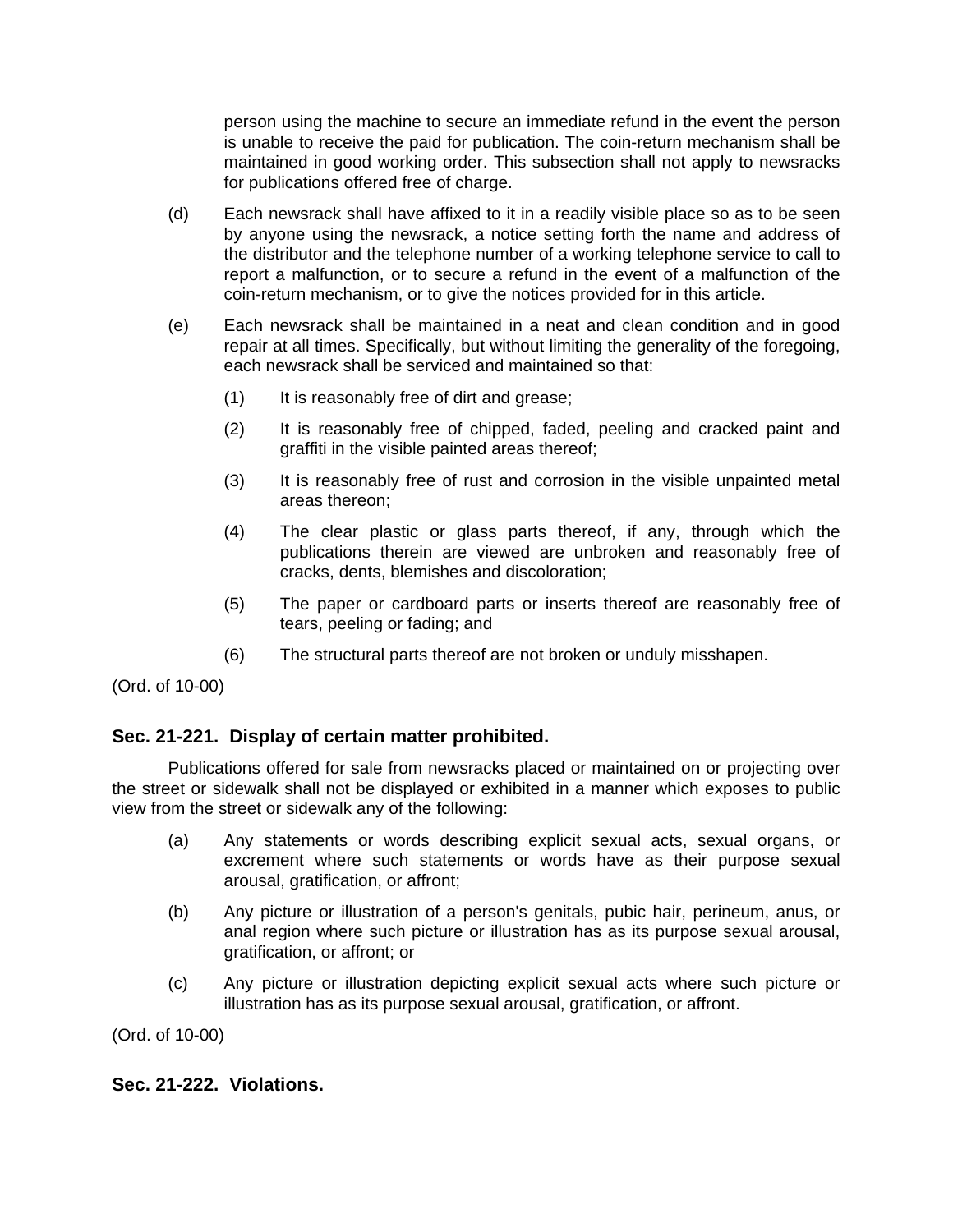Upon determination by the chief of police that a newsrack has been installed, used or maintained in violation of the provisions of this article, an order to correct the offending condition shall be issued to the distributor of the newsrack. Such order shall be telephoned to the distributor and confirmed by mailing a copy of the order by certified mail, return receipt requested. The order shall specifically describe the offending condition, suggest actions necessary to correct the condition, and inform the newsrack distributor of the right to appeal. Failure to properly correct the offending condition within five (5) days (excluding Saturdays, Sundays, and legal holidays) after the mailing date of the order or to appeal the order within three (3) days after its receipt shall result in the offending newsrack being summarily removed and processed as unclaimed property. If the offending newsrack is not properly identified as to owner under provisions of section 21-208 hereof, it shall be removed immediately and processed as unclaimed property. An impound fee, which shall be measured by the city's cost and expense of impounding, shall be assessed against each newsrack summarily removed. The chief of police shall cause inspection to be made of the corrected condition or of a newsrack reinstalled after removal under this section. The distributor of said newsrack shall be charged a twenty-five dollars (\$25.00) inspection fee for each newsrack so inspected. This charge shall be in addition to all other fees and charges required under this article.

(Ord. of 10-00)

### **Sec. 21-223. Appeals.**

Any person or entity aggrieved by a finding, determination, notice, order or action taken under the provisions of this article may appeal and shall be appraised of his right to appeal to the city's board of police commissioners. An appeal must be perfected within three (3) days after receipt of notice of any protested decision or action by filing with the office of the corporation counsel a letter of appeal briefly stating therein the basis for such appeal. Any elector of the city wishing to appeal the decision of the chief of police to grant a permit for a newsrack placement shall, if he or she did not receive written notice of said decision, shall be authorized to submit such a letter of appeal within three (3) days after the placement of the newsrack in question. A hearing shall be held on a date not more than thirty (30) days after receipt of the letter of appeal. The appellant shall be given at least five (5) days' notice of the time and place of the hearing. The board of police commissioners shall give the appellant, and any other interested party, a reasonable opportunity to be heard, in order to show cause why the determination of the chief of police should not be upheld. At the conclusion of the hearing, the board of police commissioners shall make a final and conclusive decision. This decision shall be immediately appealable to a court of competent jurisdiction.

Nothing contained in this article shall be interpreted to limit or impair the exercise by the City of New Britain of its police powers to remove any newsrack which presents a clear and present danger of imminent personal injury or property damage to users of the public rights-of-way.

(Ord. of 10-00)

### **Sec. 21-224. Existing newsracks.**

This article shall apply to existing newsracks within the City of New Britain, except that the distributors thereof shall have sixty (60) days within which to comply with its provisions or within such additional time as may be allowed in the discretion of the chief of police.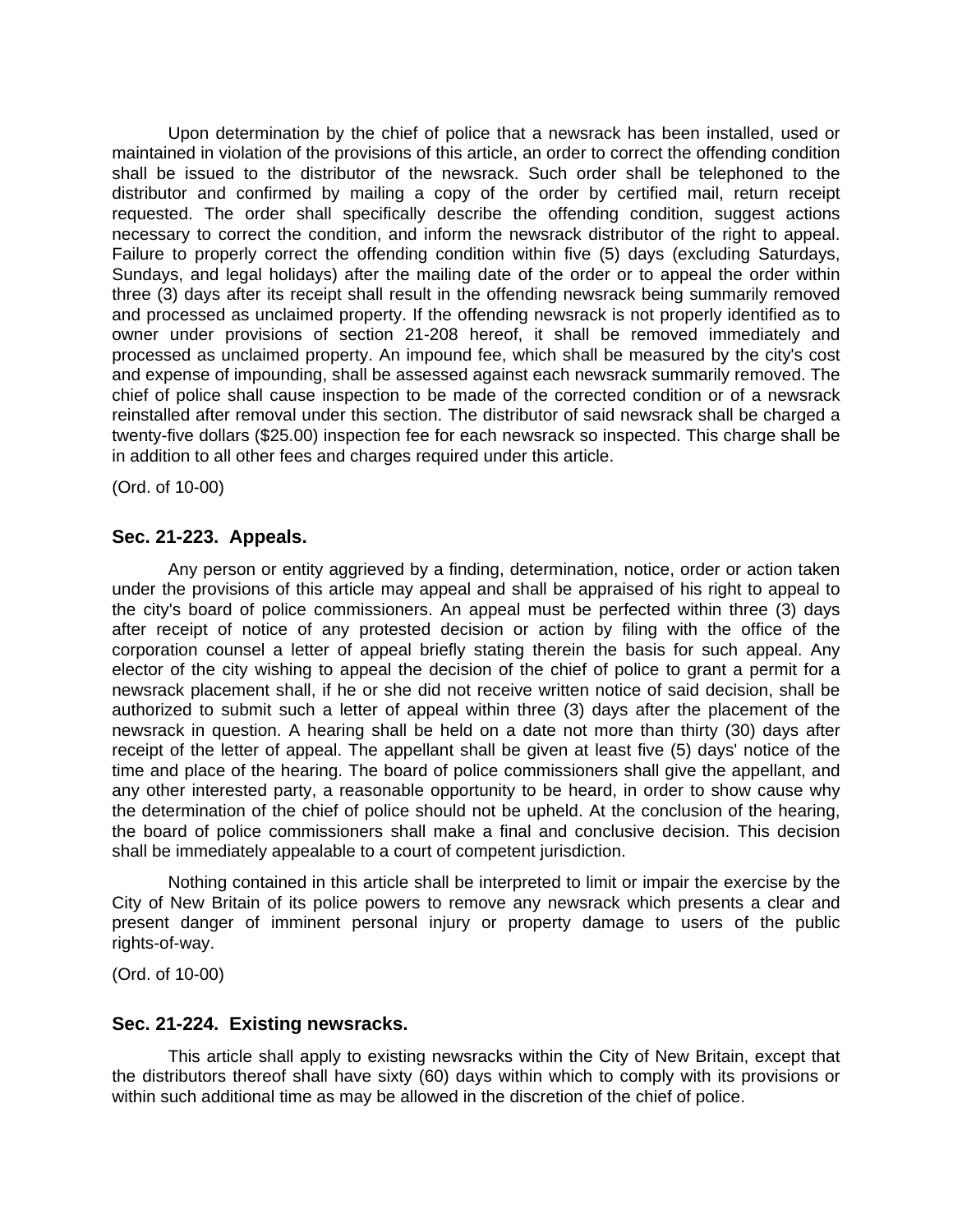(Ord. of 10-00)

#### **Sec. 21-225. Abandonment.**

In the event that a newsrack remains empty for a period of thirty (30) continuous days, the same shall be deemed abandoned, and may be treated in the manner as provided in section 21-222 for newsracks in violation of the provisions of this article.

(Ord. of 10-00)

### **Sec. 21-226. Severability.**

If any section, subsection, sentence, clause, or phrase of this article is for any reason held to be invalid of unconstitutional by the decision of any court of competent jurisdiction, such decision shall not affect the validity of the remaining portions of this article.

(Ord. of 10-00)

\_\_\_\_\_\_\_\_\_\_

\_\_\_\_\_\_\_\_\_\_

Secs. 21-227--21-234. Reserved.

# **ARTICLE XI. REMOVAL OF GRAFFITI FROM PUBLIC PLACES AND PROPERTY\***

**\*Cross references:** City antiblight program, §7-40 et seq.; antigraffiti procedures, § 7-60 et seq.; selling separate spray paint nozzles prohibited, § 14-301; destruction of property, § 16-3.

## **Sec. 21-235. Definitions.**

- (a) *City street* means any street owned or otherwise controlled by the city, including, adjacent to said street, all light posts, utility posts, traffic signs, traffic signal lights and associated equipment, street signs, etc.
- (b) *Control or custody of a building or property* refers to the city department or agency normally responsible for maintenance of a city-owned building or property.
- (c) *Graffiti* means any marking left by spray paint, ink marker, adhesive material or some similar means forming some identifying name, message or picture incongruous with the general decorative scheme or usual form of the structure, object or surface upon which it appears.
- (d) *Remove (graffiti)* means causing graffiti to no longer be visible by painting it over or removing it using solvents, sand blasting, scrubbing or other similar means.
- (e) *State road* means any roads owned or otherwise controlled by the state, including, adjacent to said road, all light posts, utility posts, traffic signs, traffic signal lights and associated equipment street signs, etc.

(Ord. of 10-00, § (a))